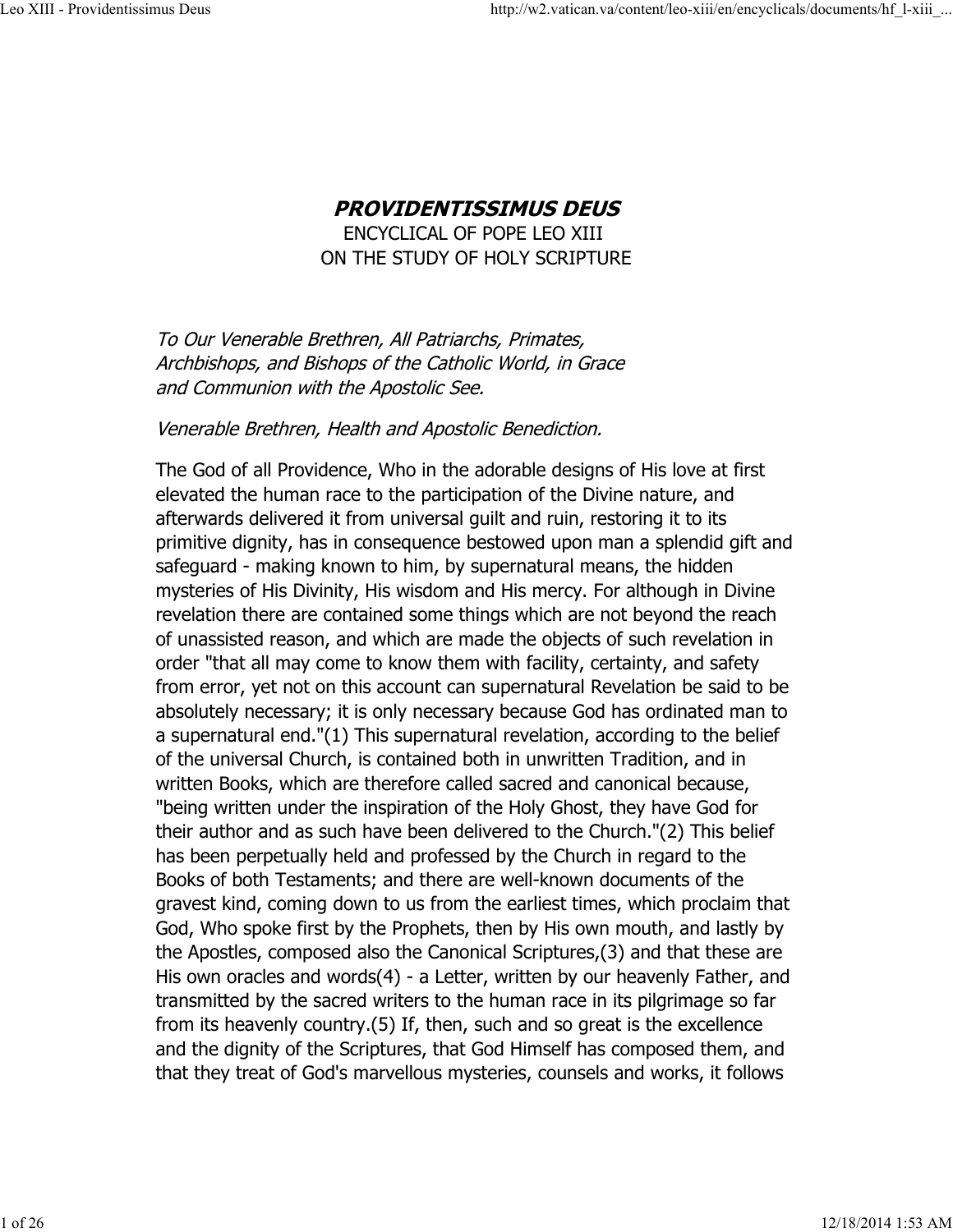that the branch of sacred Theology which is concerned with the defence and elucidation of these divine Books must be excellent and useful in the highest degree.

2. Now We, who by the help of God, and not without fruit, have by frequent Letters and exhortation endeavoured to promote other branches of study which seemed capable of advancing the glory of God and contributing to the salvation of souls, have for a long time cherished the desire to give an impulse to the noble science of Holy Scripture, and to impart to Scripture study a direction suitable to the needs of the present day. The solicitude of the Apostolic office naturally urges, and even compels us, not only to desire that this grand source of Catholic revelation should be made safely and abundantly accessible to the flock of Jesus Christ, but also not to suffer any attempt to defile or corrupt it, either on the part of those who impiously and openly assail the Scriptures, or of those who are led astray into fallacious and imprudent novelties. We are not ignorant, indeed, Venerable Brethren, that there are not a few Catholics, men of talent and learning, who do devote themselves with ardour to the defence of the sacred writings and to making them better known and understood. But whilst giving to these the commendation they deserve, We cannot but earnestly exhort others also, from whose skill and piety and learning we have a right to expect good results, to give themselves to the same most praiseworthy work. It is Our wish and fervent desire to see an increase in the number of the approved and persevering labourers in the cause of Holy Scripture; and more especially that those whom Divine Grace has called to Holy Orders, should, day-by-day, as their state demands, display greater diligence and industry in reading, meditating, and explaining it.

## Holy Scripture Most Profitable To Doctrine and Morality

3. Among the reasons for which the Holy Scripture is so worthy of commendation - in addition to its own excellence and to the homage which we owe to God's Word - the chief of all is, the innumerable benefits of which it is the source; according to the infallible testimony of the Holy Ghost Himself, who says: "All Scripture, inspired of God, is profitable to teach, to reprove, to correct, to instruct in justice, that the man of God may be perfect, furnished to every good work."(6) That such was the purpose of God in giving the Scripture of men is shown by the example of Christ our Lord and of His Apostles. For He Himself Who "obtained authority by miracles, merited belief by authority, and by belief drew to Himself the multitude"(7)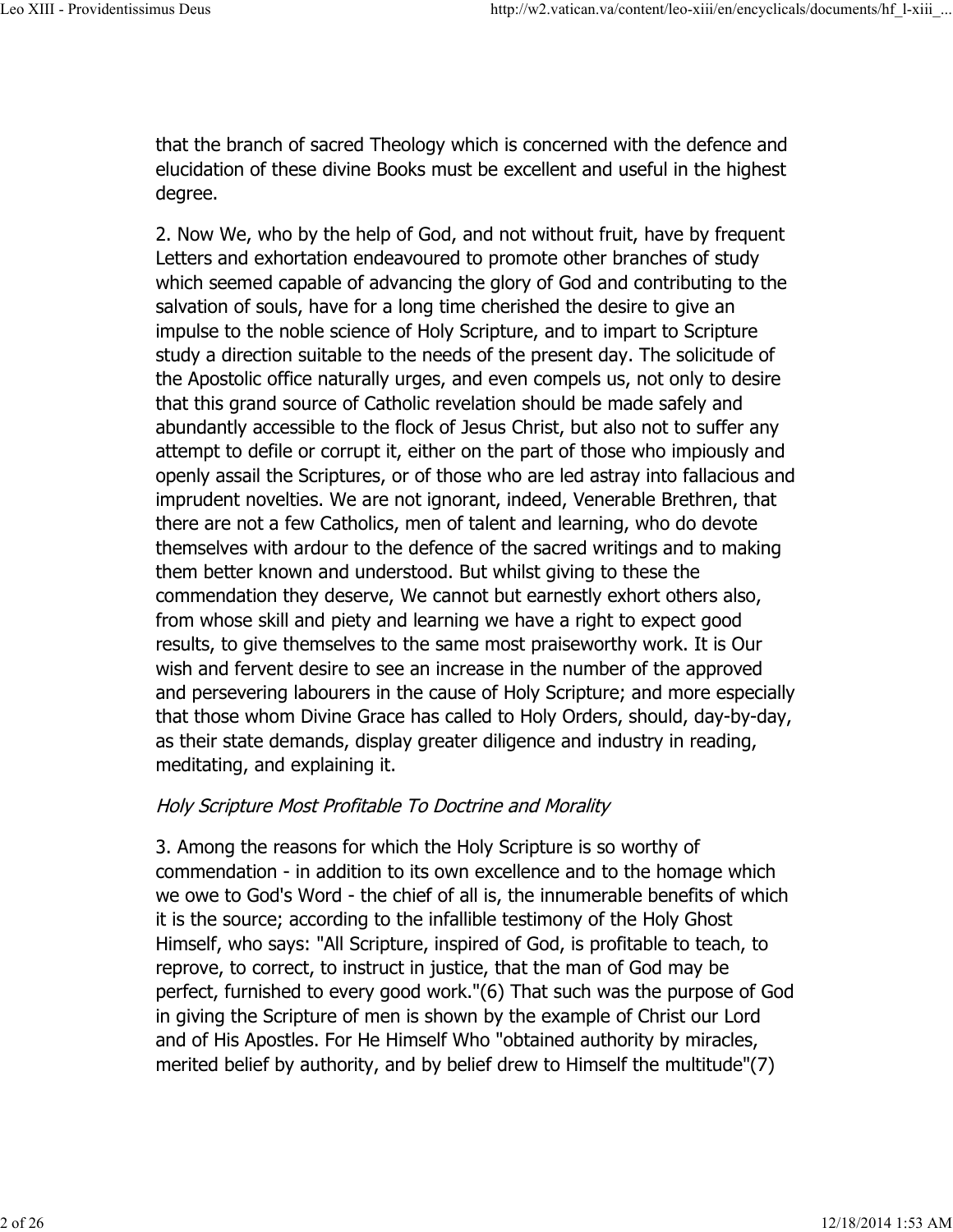was accustomed in the exercise of His Divine Mission, to appeal to the Scriptures. He uses them at times to prove that He is sent by God, and is God Himself. From them He cites instructions for His disciples and confirmation of His doctrine. He vindicates them from the calumnies of objectors; he quotes them against Sadducees and Pharisees, and retorts from them upon Satan himself when he dares to tempt Him. At the close of His life His utterances are from Holy Scripture, and it is the Scripture that He expounds to His disciples after His resurrection, until He ascends to the glory of His Father. Faithful to His precepts, the Apostles, although He Himself granted "signs and wonders to be done by their hands"(8) nevertheless used with the greatest effect the sacred writings, in order to persuade the nations everywhere of the wisdom of Christianity, to conquer the obstinacy of the Jews, and to suppress the outbreak of heresy. This is plainly seen in their discourses, especially in those of St. Peter: these were often little less than a series of citations from the Old Testament supporting in the strongest manner the new dispensation. We find the same thing in the Gospels of St. Matthew and St. John and in the Catholic Epistles; and most remarkably of all in the words of him who "boasts that he learned the law at the feet of Gamaliel, in order that, being armed with spiritual weapons, he might afterwards say with confidence, `The arms of our warfare are not carnal but mighty unto God.' "(9) Let all, therefore, especially the novices of the ecclesiastical army, understand how deeply the sacred Books should be esteemed, and with what eagerness and reverence they should approach this great arsenal of heavenly arms. For those whose duty it is to handle Catholic doctrine before the learned or the unlearned will nowhere find more ample matter or more abundant exhortation, whether on the subject of God, the supreme Good and the all-perfect Being, or of the works which display His Glory and His love. Nowhere is there anything more full or more express on the subject of the Saviour of the world than is to be found in the whole range of the Bible. As St. Jerome says, "To be ignorant of the Scripture is not to know Christ."(10) In its pages His Image stands out, living and breathing; diffusing everywhere around consolation in trouble, encouragement to virtue and attraction to the love of God. And as to the Church, her institutions, her nature, her office, and her gifts, we find in Holy Scripture so many references and so many ready and convincing arguments, that as St. Jerome again most truly says: "A man who is well grounded in the testimonies of the Scripture is the bulwark of the Church."(11)And if we come to morality and discipline, an apostolic man finds in the sacred writings abundant and excellent assistance; most holy precepts, gentle and strong exhortation, splendid examples of every virtue, and finally the promise of eternal reward and the threat of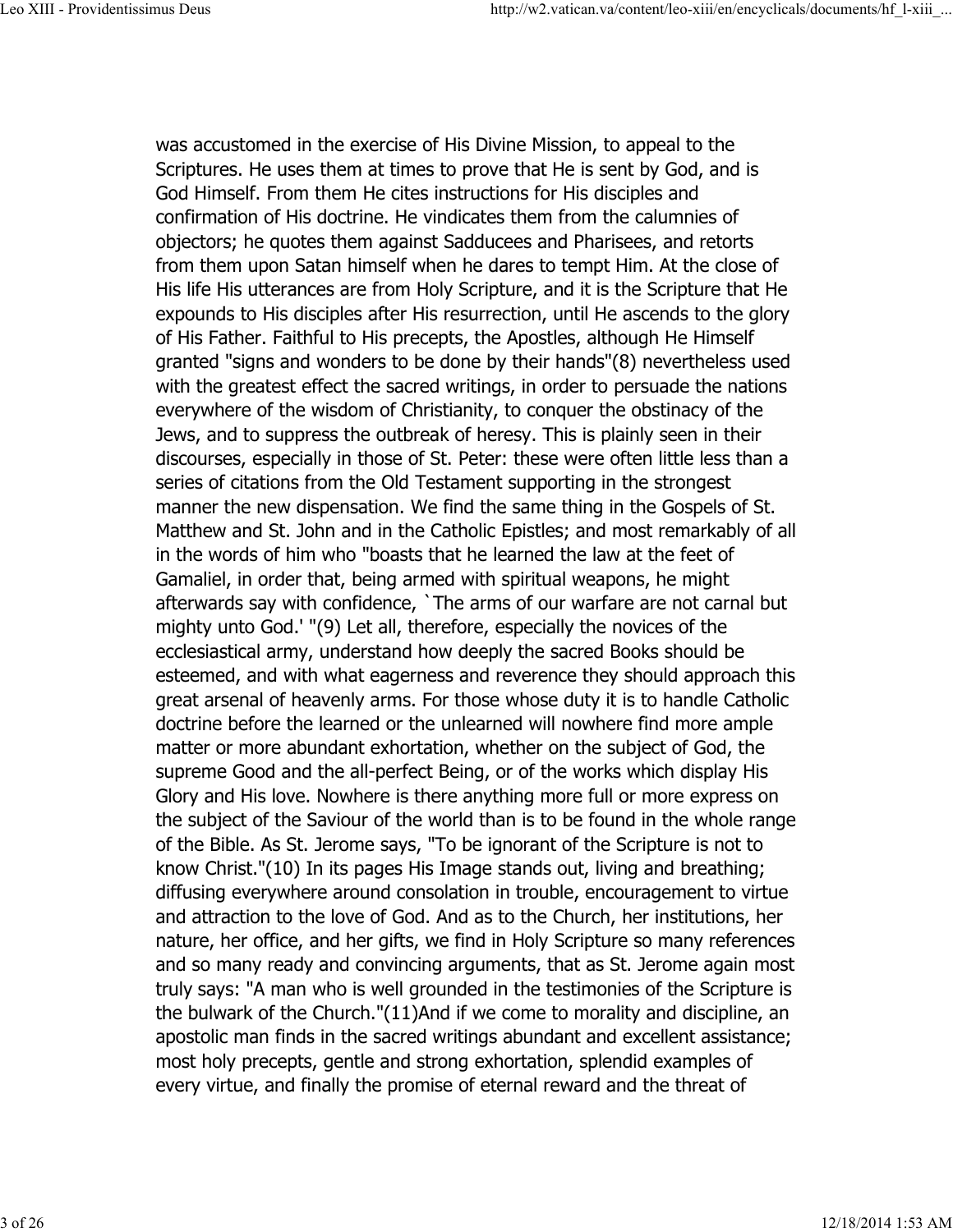eternal punishment, uttered in terms of solemn import, in God's name and in God's own words.

4. And it is this peculiar and singular power of Holy Scripture, arising from the inspiration of the Holy Ghost, which gives authority to the sacred orator, fills him with apostolic liberty of speech, and communicates force and power to his eloquence. For those who infuse into their efforts the spirit and strength of the Word of God, speak "not in word only but in power also, and in the Holy Ghost, and in much fulness."(12) Hence those preachers are foolish and improvident who, in speaking of religion and proclaiming the things of God, use no words but those of human science and human prudence, trusting to their own reasonings rather than to those of God. Their discourses may be brilliant and fine, but they must be feeble and they must be cold, for they are without the fire of the utterance of God(13) and they must fall far short of that mighty power which the speech of God possesses: "for the Word of God is living and effectual, and more piercing than any two-edged sword; and reaching unto the division of the soul and the spirit."(14) But, indeed, all those who have a right to speak are agreed that there is in the Holy Scripture an eloquence that is wonderfully varied and rich, and worthy of great themes. This St. Augustine thoroughly understood and has abundantly set forth.(15) This also is confirmed by the best preachers of all ages, who have gratefully acknowledged that they owed their repute chiefly to the assiduous use of the Bible, and to devout meditation on its pages.

5. The Holy Fathers well knew all this by practical experience, and they never cease to extol the sacred Scripture and its fruits. In innumerable passages of their writings we find them applying to it such phrases as "an inexhaustible treasury of heavenly doctrine,"(16) or "an overflowing fountain of salvation,"(17) or putting it before us as fertile pastures and beautiful gardens in which the flock of the Lord is marvellously refreshed and delighted.(18) Let us listen to the words of St. Jerome, in his Epistle to Nepotian: "Often read the divine Scriptures; yea, let holy reading be always in thy hand; study that which thou thyself must preach. . . Let the speech of the priest be ever seasoned with Scriptural reading."(19) St. Gregory the Great, than whom no one has more admirably described the pastoral office, writes in the same sense: "Those," he says, "who are zealous in the work of preaching must never cease the study of the written word of God."(20) St. Augustine, however, warns us that "vainly does the preacher utter the Word of God exteriorly unless he listens to it interiorly;"(21) and St. Gregory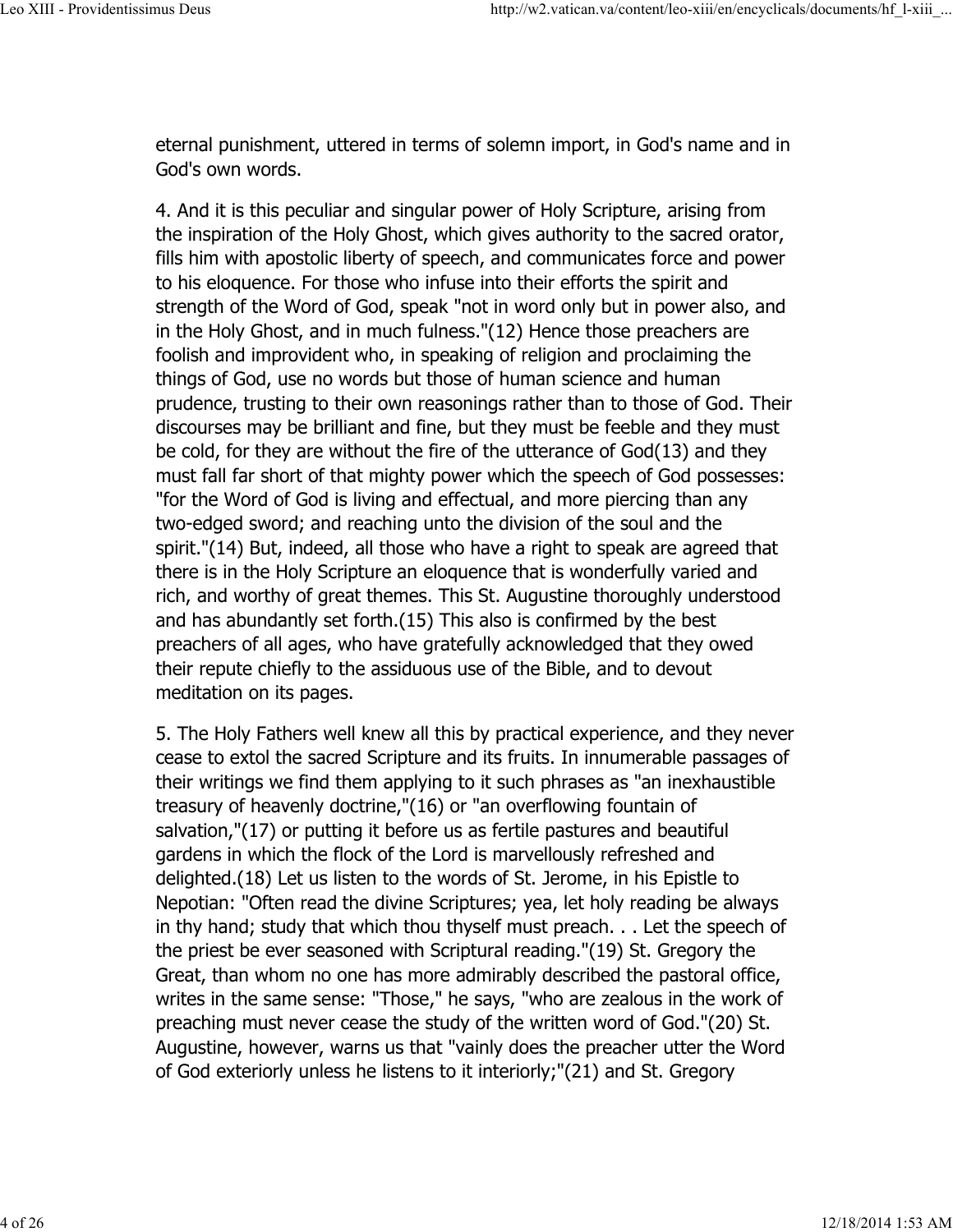instructs sacred orators "first to find in Holy Scripture the knowledge of themselves, and then to carry it to others, lest in reproving others they forget themselves."(22) Admonitions such as these had, indeed, been uttered long before by the Apostolic voice which had learnt its lesson from Christ Himself, Who "began to do and teach." It was not to Timothy alone, but to the whole order of the clergy, that the command was addressed: "Take heed to thyself and to doctrine; be earnest in them. For in doing this thou shah both save thyself and them that hear thee."(23) For the saving and for the perfection of ourselves and of others there is at hand the very best of help in the Holy Scriptures, as the Book of Psalms, among others, so constantly insists; but those only will find it who bring to this divine reading not only docility and attention, but also piety and an innocent life. For the Sacred Scripture is not like other books. Dictated by the Holy Ghost, it contains things of the deepest importance, which in many instances are most difficult and obscure. To understand and explain such things there is always required the "coming"(24) of the same Holy Spirit; that is to say, His light and His grace; and these, as the Royal Psalmist so frequently insists, are to be sought by humble prayer and guarded by holiness of life.

## What the Bible Owes to the Catholic Church

6. It is in this that the watchful care of the Church shines forth conspicuously. By admirable laws and regulations, she has always shown herself solicitous that "the celestial treasure of the Sacred Books, so bountifully bestowed upon man by the Holy Spirit, should not lie neglected."(25) She has prescribed that a considerable portion of them shall be read and piously reflected upon by all her ministers in the daily office of the sacred psalmody. She has ordered that in Cathedral Churches, in monasteries, and in other convents in which study can conveniently be pursued, they shall be expounded and interpreted by capable men; and she has strictly commanded that her children shall be fed with the saving words of the Gospel at least on Sundays and solemn feasts.(26) Moreover, it is owing to the wisdom and exertions of the Church that there has always been continued from century to century that cultivation of Holy Scripture which has been so remarkable and has borne such ample fruit.

7. And here, in order to strengthen Our teaching and Our exhortations, it is well to recall how, from the beginning of Christianity, all who have been renowned for holiness of life and sacred learning have given their deep and constant attention to Holy Scripture. If we consider the immediate disciples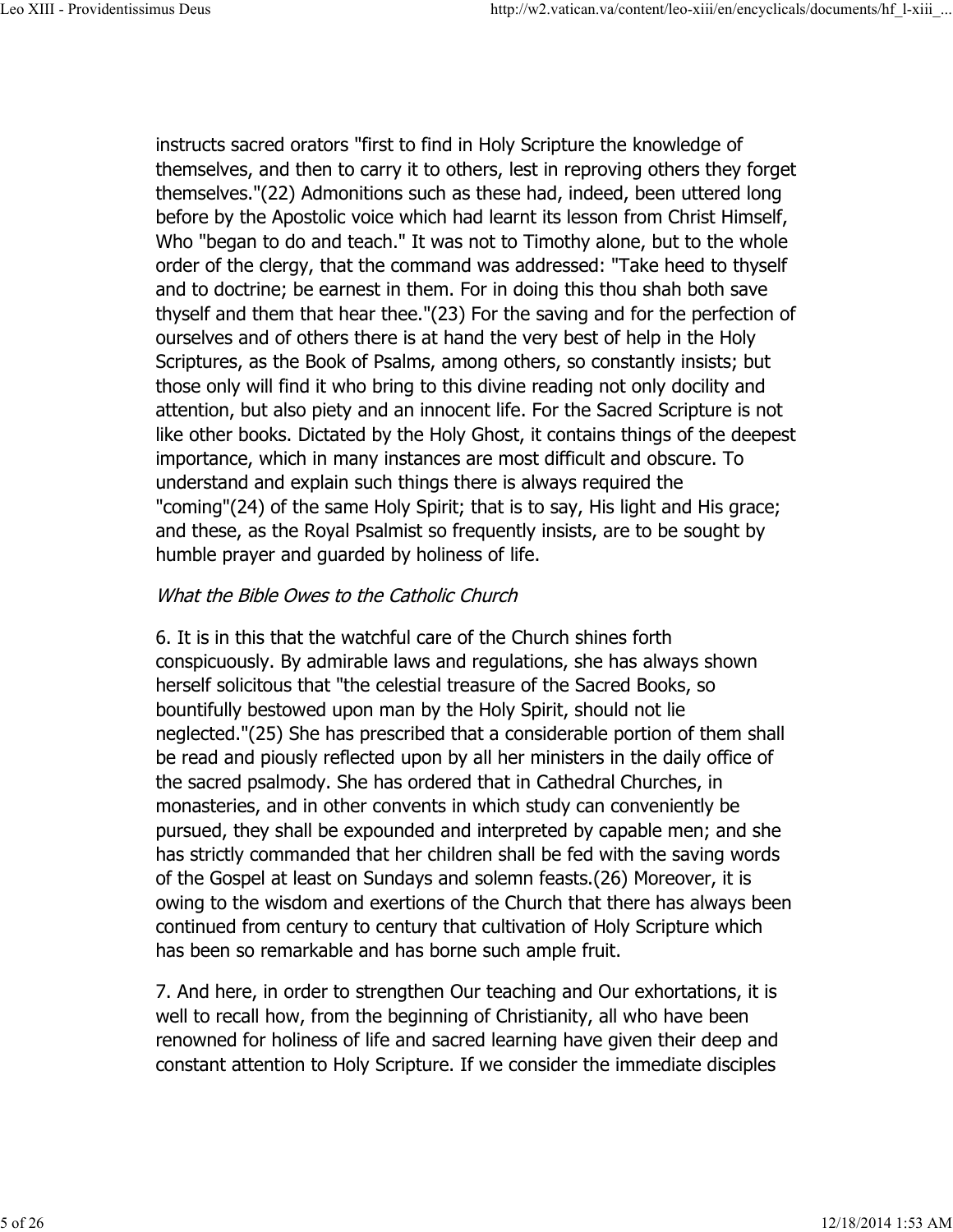of the Apostles, St. Clement of Rome, St. Ignatius of Antioch, St. Polycarp or the apologists, such as St. Justin and St. Irenaeus, we find that in their letters and their books, whether in defence of the Catholic Faith or in its commendation, they draw faith, strength, and unction from the Word of God. When there arose, in various Sees, Catechetical and Theological schools, of which the most celebrated were those of Alexandria and of Antioch, there was little taught in those schools but what was contained in the reading, the interpretation and the defence of the divine written word. From them came forth numbers of Fathers and writers whose laborious studies and admirable writings have justly merited for the three following centuries the appellation of the golden age of biblical exegesis. In the Eastern Church, the greatest name of all is Origen - a man remarkable alike for penetration of genius and for persevering labour; from whose numerous works and his great *Hexapla* almost all have drawn that came after him. Others who have widened the field of this science may also be named, as especially eminent; thus, Alexandria could boast of St. Clement and St. Cyril; Palestine, of Eusebius and the other St. Cyril; Cappadocia, of St. Basil the Great and the two St. Gregories of Nazianzus and Nyssa; Antioch, of St. John Chrysostom, in whom the science of Scripture was rivalled by the splendour of his eloquence. In the Western Church there were many names as great: Tertullian, St. Cyprian, St. Hilary, St. Ambrose, St. Leo the Great, St. Gregory the Great; most famous of all, St. Augustine and St. Jerome, of whom the former was so marvellously acute in penetrating the sense of God's Word and so fertile in the use that he made of it for the promotion of the Catholic truth, and the latter has received from the Church, by reason of his pre-eminent knowledge of Scripture and his labours in promoting its use, the name of the "great Doctor."(27) From this period down to the eleventh century, although Biblical studies did not flourish with the same vigour and the same fruitfulness as before, yet they did flourish, and principally by the instrumentality of the clergy. It was their care and solicitude that selected the best and most useful things that the ancients had left, arranged them in order, and published them with additions of their own - as did S. Isidore of Seville, Venerable Bede, and Alcuin, among the most prominent; it was they who illustrated the sacred pages with "glosses" or short commentaries, as we see in Walafrid Strabo and St. Anselm of Laon, or expended fresh labour in securing their integrity, as did St. Peter Damian and Blessed Lanfranc. In the twelfth century many took up with great success the allegorical exposition of Scripture. In this kind, St. Bernard is pre-eminent; and his writings, it may be said, are Scripture all through. With the age of the scholastics came fresh and welcome progress in the study of the Bible. That the scholastics were solicitous about the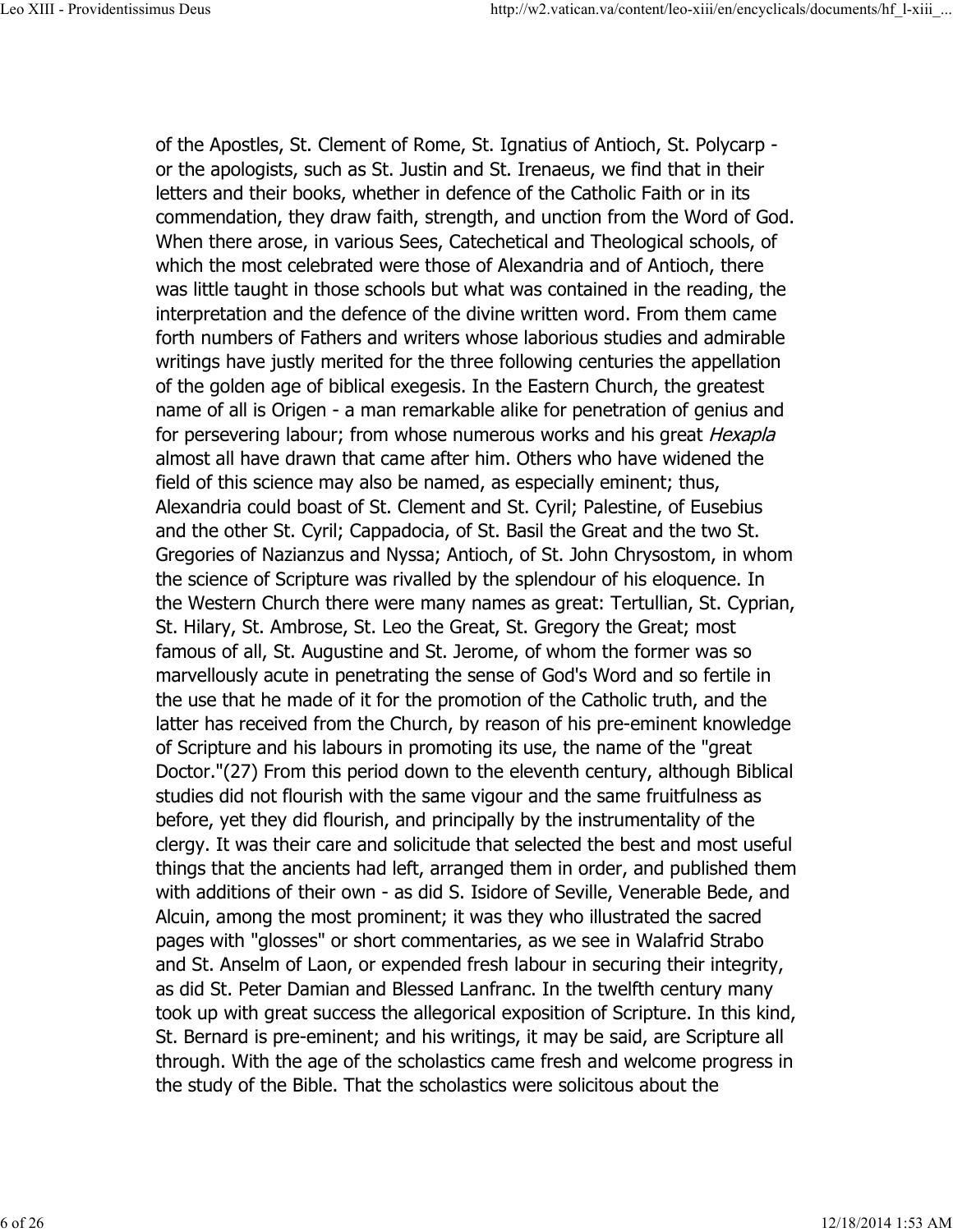genuineness of the Latin version is evident from the Correctoria Biblica, or lists of emendations, which they have left. But they expended their labours and industry chiefly on interpretation and explanation. To them we owe the accurate and clear distinction, such as had not been given before, of the various senses of the sacred words; the assignment of the value of each "sense" in theology; the division of books into parts, and the summaries of the various parts; the investigation of the objects of the writers; the demonstration of the connection of sentence with sentence, and clause with clause; all of which is calculated to throw much light on the more obscure passages of the sacred volume. The valuable work of the scholastics in Holy Scripture is seen in their theological treatises and in their Scripture commentaries; and in this respect the greatest name among them all is St. Thomas of Aquin.

8. When our predecessor, Clement V., established chairs of Oriental literature in the Roman College and in the principal Universities of Europe, Catholics began to make more accurate investigation on the original text of the Bible, as well as on the Latin version. The revival amongst us of Greek learning, and, much more, the happy invention of the art of printing, gave a strong impetus to Biblical studies. In a brief space of time, innumerable editions, especially of the Vulgate, poured from the press and were diffused throughout the Catholic world; so honoured and loved was Holy Scripture during that very period against which the enemies of the Church direct their calumnies. Nor must we forget how many learned men there were, chiefly among the religious orders, who did excellent work for the Bible between the Council of Vienne and that of Trent; men who, by the employment of modern means and appliances, and by the tribute of their own genius and learning, not only added to the rich stores of ancient times, but prepared the way for the succeeding century, the century which followed the Council of Trent, when it almost seemed that the great age of the Fathers had returned. For it is well known, and We recall it with pleasure, that Our predecessors from Pius IV. to Clement VIII. caused to be prepared the celebrated editions of the Vulgate and the Septuagint, which, having been published by the command and authority of Sixtus V. and of the same Clement, are now in common use. At this time, moreover, were carefully brought out various other ancient versions of the Bible, and the Polyglots of Antwerp and of Paris, most important for the investigation of the true meaning of the text; nor is there any one Book of either Testament which did not find more than one expositor, nor any grave question which did not profitably exercise the ability of many inquirers, among whom there are not a few - more especially of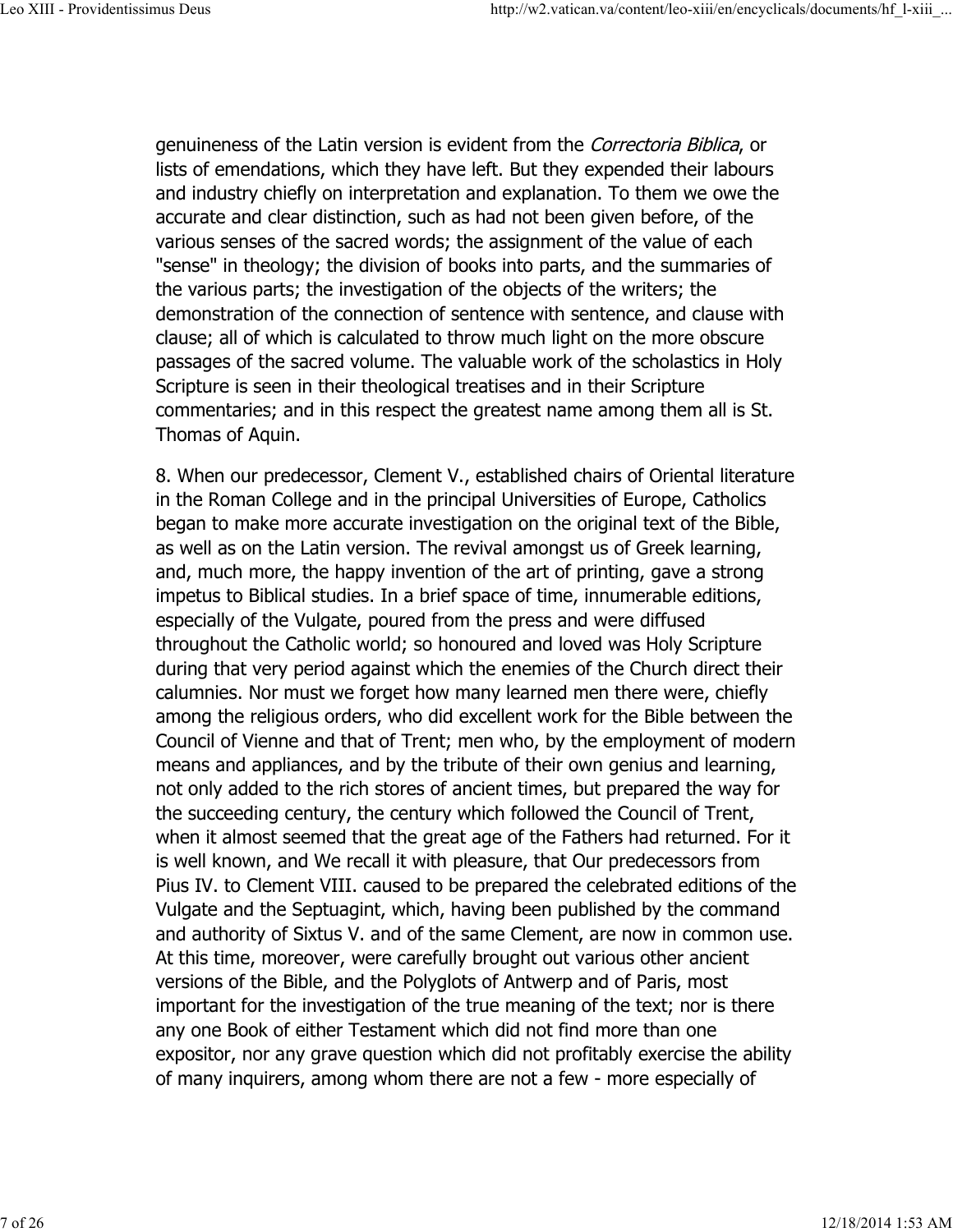those who made most use of the Fathers - who have acquired great reputation. From that time downwards the labour and solicitude of Catholics has never been wanting; for, as time went on, eminent scholars have carried on Biblical study with success, and have defended Holy Scripture against rationalism with the same weapons of philology and kindred sciences with which it had been attacked. The calm and fair consideration of what has been said will clearly show that the Church has never failed in taking due measures to bring the Scriptures within reach of her children, and that she has ever held fast and exercised profitably that guardianship conferred upon her by Almighty God for the protection and glory of His Holy Word; so that she has never required, nor does she now require, any stimulation from without.

#### How to Study Holy Scripture

9. We must now, Venerable Brethren, as our purpose demands, impart to you such counsels as seem best suited for carrying on successfully the study of Biblical science.

10. But first it must be clearly understood whom we have to oppose and contend against, and what are their tactics and their arms. In earlier times the contest was chiefly with those who, relying on private judgment and repudiating the divine traditions and teaching office of the Church, held the Scriptures to be the one source of revelation and the final appeal in matters of Faith. Now, we have to meet the Rationalists, true children and inheritors of the older heretics, who, trusting in their turn to their own way of thinking, have rejected even the scraps and remnants of Christian belief which had been handed down to them. They deny that there is any such thing as revelation or inspiration, or Holy Scripture at all; they see, instead, only the forgeries and the falsehoods of men; they set down the Scripture narratives as stupid fables and lying stories: the prophecies and the oracles of God are to them either predictions made up after the event or forecasts formed by the light of nature; the miracles and the wonders of God's power are not what they are said to be, but the startling effects of natural law, or else mere tricks and myths; and the Apostolic Gospels and writings are not the work of the Apostles at all. These detestable errors, whereby they think they destroy the truth of the divine Books, are obtruded on the world as the peremptory pronouncements of a certain newly-invented "free science;" a science, however, which is so far from final that they are perpetually modifying and supplementing it. And there are some of them who, notwithstanding their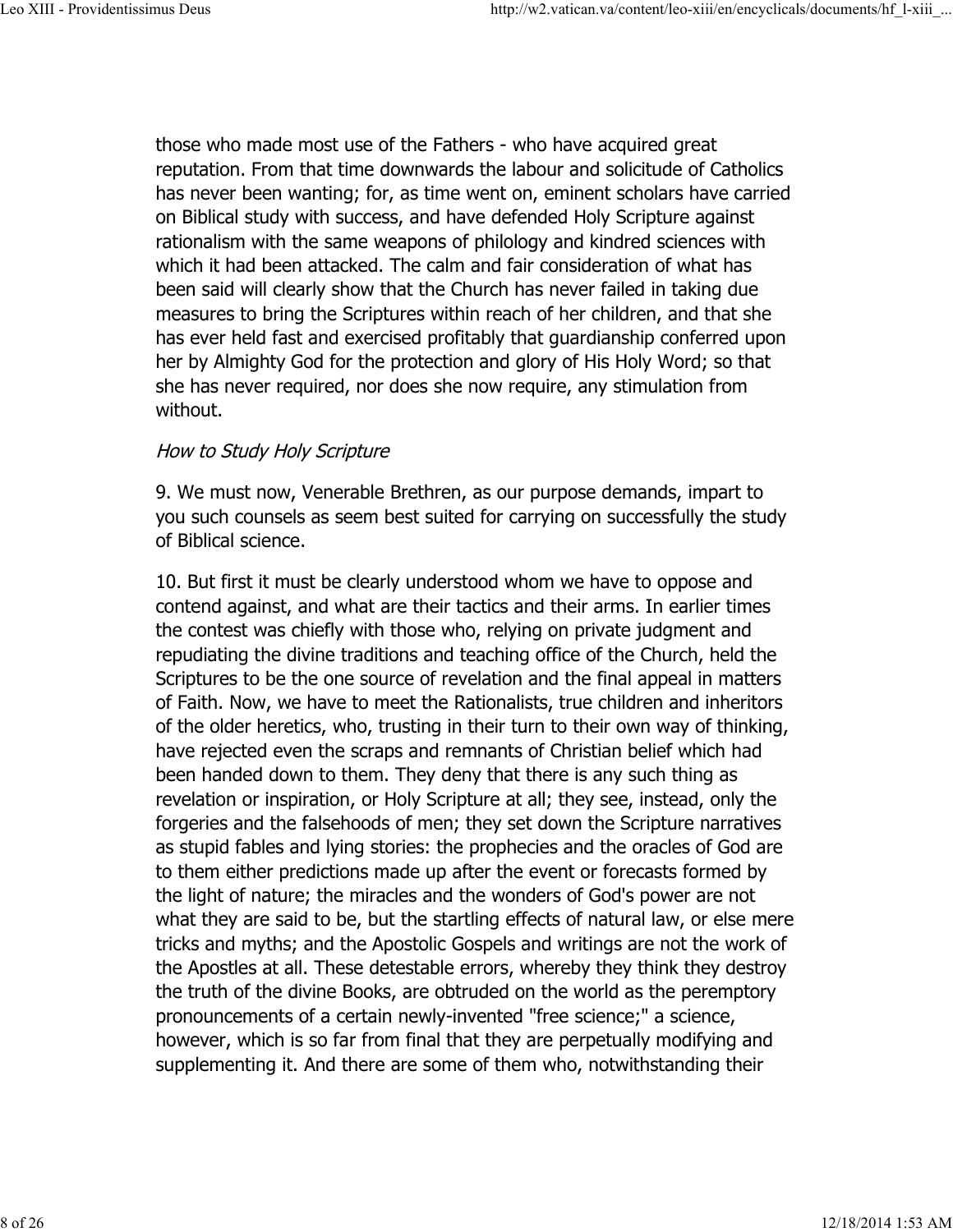impious opinions and utterances about God, and Christ, the Gospels and the rest of Holy Scripture, would faro be considered both theologians and Christians and men of the Gospel, and who attempt to disguise by such honourable names their rashness and their pride. To them we must add not a few professors of other sciences who approve their views and give them assistance, and are urged to attack the Bible by a similar intolerance of revelation. And it is deplorable to see these attacks growing every day more numerous and more severe. It is sometimes men of learning and judgment who are assailed; but these have little difficulty in defending themselves from evil consequences. The efforts and the arts of the enemy are chiefly directed against the more ignorant masses of the people. They diffuse their deadly poison by means of books, pamphlets, and newspapers; they spread it by addresses and by conversation; they are found everywhere; and they are in possession of numerous schools, taken by violence from the Church, in which, by ridicule and scurrilous jesting, they pervert the credulous and unformed minds of the young to the contempt of Holy Scripture. Should not these things, Venerable Brethren, stir up and set on fire the heart of every Pastor, so that to this "knowledge, falsely so called,"(28) may be opposed the ancient and true science which the Church, through the Apostles, has received from Christ, and that Holy Scripture may find the champions that are needed in so momentous a battle?

11. Let our first care, then be to see that in Seminaries and Academical institutions the study of Holy Scripture be placed on such a footing as its own importance and the circumstances of the time demand. With this view, the first thing which requires attention is the wise choice of Professors. Teachers of Sacred Scripture are not to be appointed at hap-hazard out of the crowd; but they must be men whose character and fitness are proved by their love of, and their long familiarity with, the Bible, and by suitable learning and study.

12. It is a matter of equal importance to provide in time for a continuous succession of such teachers; and it will be well, wherever this can be done, to select young men of good promise who have successfully accomplished their theological course, and to set them apart exclusively for Holy Scripture, affording them facilities for full and complete studies. Professors thus chosen and thus prepared may enter with confidence on the task that is appointed for them; and that they may carry out their work well and profitably, let them take heed to the instructions We now proceed to give.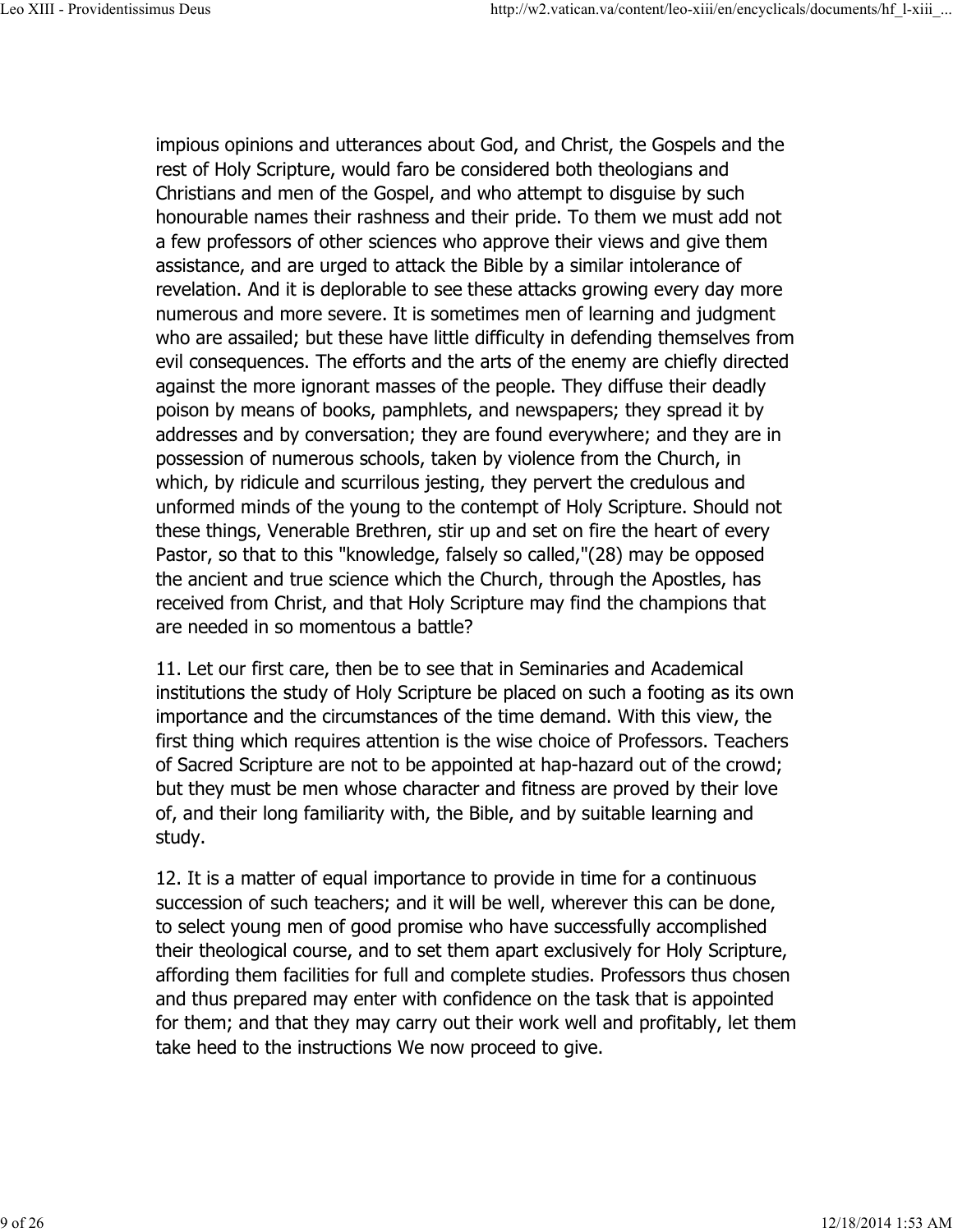13. At the commencement of a course of Holy Scripture let the Professor strive earnestly to form the judgment of the young beginners so as to train them equally to defend the sacred writings and to penetrate their meaning. This is the object of the treatise which is called "Introduction." Here the student is taught how to prove the integrity and authority of the Bible, how to investigate and ascertain its true sense, and how to meet and refute objections. It is needless to insist upon the importance of making these preliminary studies in an orderly and thorough fashion, with the accompaniment and assistance of Theology; for the whole subsequent course must rest on the foundation thus laid and make use of the light thus acquired. Next, the teacher will turn his earnest attention to that more fruitful division of Scripture science which has to do with Interpretation; wherein is imparted the method of using the word of God for the advantage of religion and piety. We recognize without hesitation that neither the extent of the matter nor the time at disposal allows each single Book of the Bible to be separately gone through. But the teaching should result in a definite and ascertained method of interpretation-and therefore the Professor should equally avoid the mistake of giving a mere taste of every Book, and of dwelling at too great length on a part of one Book. If most schools cannot do what is done in the large institutions-that is, take the students through the whole of one or two Books continuously and with a certain development-yet at least those parts which are selected should be treated with suitable fulness; in such a way that the students may learn from the sample that is thus put before them to love and use the remainder of the sacred Book during the whole of their lives. The Professor, following the tradition of antiquity, will make use of the Vulgate as his text; for the Council of Trent decreed that "in public lectures, disputations, preaching, and exposition,"(29) the Vulgate is the "authentic" version; and this is the existing custom of the Church. At the same time, the other versions which Christian antiquity has approved, should not be neglected, more especially the more ancient MSS. For although the meaning of the Hebrew and Greek is substantially rendered by the Vulgate, nevertheless wherever there may be ambiguity or want of clearness, the "examination of older tongues,"(30) to quote St. Augustine, will be useful and advantageous. But in this matter we need hardly say that the greatest prudence is required, for the "office of a commentator," as St. Jerome says, "is to set forth not what he himself would prefer, but what his author says."(31) The question of "readings" having been, when necessary, carefully discussed, the next thing is to investigate and expound the meaning. And the first counsel to be given is this: That the more our adversaries contend to the contrary, so much the more solicitously should we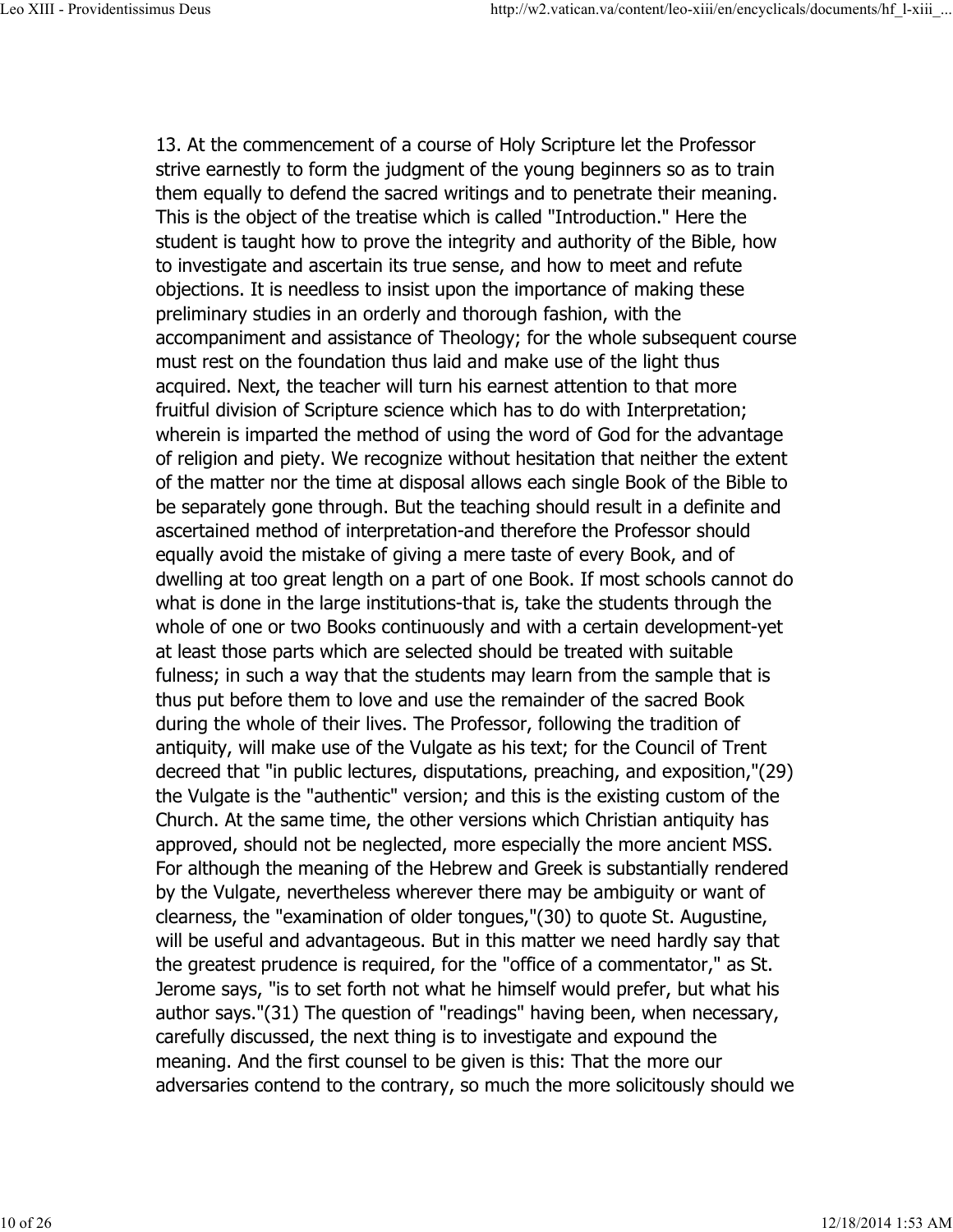adhere to the received and approved canons of interpretation. Hence, whilst weighing the meanings of words, the connection of ideas, the parallelism of passages, and the like, we should by all means make use of such illustrations as can be drawn from apposite erudition of an external sort; but this should be done with caution, so as not to bestow on questions of this kind more labour and time than are spent on the Sacred Books themselves, and not to overload the minds of the students with a mass of information that will be rather a hindrance than a help.

# Holy Scripture and Theology; Interpretation; the Fathers

14. The Professor may now safely pass on to the use of Scripture in matters of Theology. On this head it must be observed that in addition to the usual reasons which make ancient writings more or less difficult to understand, there are some which are peculiar to the Bible. For the language of the Bible is employed to express, under the inspiration of the Holy Ghost, many things which are beyond the power and scope of the reason of man - that is to say, divine mysteries and all that is related to them. There is sometimes in such passages a fullness and a hidden depth of meaning which the letter hardly expresses and which the laws of interpretation hardly warrant. Moreover, the literal sense itself frequently admits other senses, adapted to illustrate dogma or to confirm morality. Wherefore it must be recognized that the sacred writings are wrapt in a certain religious obscurity, and that no one can enter into their interior without a guide(32); God so disposing, as the Holy Fathers commonly teach, in order that men may investigate them with greater ardour and earnestness, and that what is attained with difficulty may sink more deeply into the mind and heart; and, most of all, that they may understand that God has delivered the Holy Scriptures to the Church, and that in reading and making use of His Word, they must follow the Church as their guide and their teacher. St. Irenaeus long since laid down, that where the *charismata* of God were, there the truth was to be learnt, and that Holy Scripture was safely interpreted by those who had the Apostolic succession.(33) His teaching, and that of other Holy Fathers, is taken up by the Council of the Vatican, which, in renewing the decree of Trent declares its "mind" to be this - that "in things of faith and morals, belonging to the building up of Christian doctrine, that is to be considered the true sense of Holy Scripture which has been held and is held by our Holy Mother the Church, whose place it is to judge of the true sense and interpretation of the Scriptures; and therefore that it is permitted to no one to interpret Holy Scripture against such sense or also against the unanimous agreement of the Fathers."(34) By this most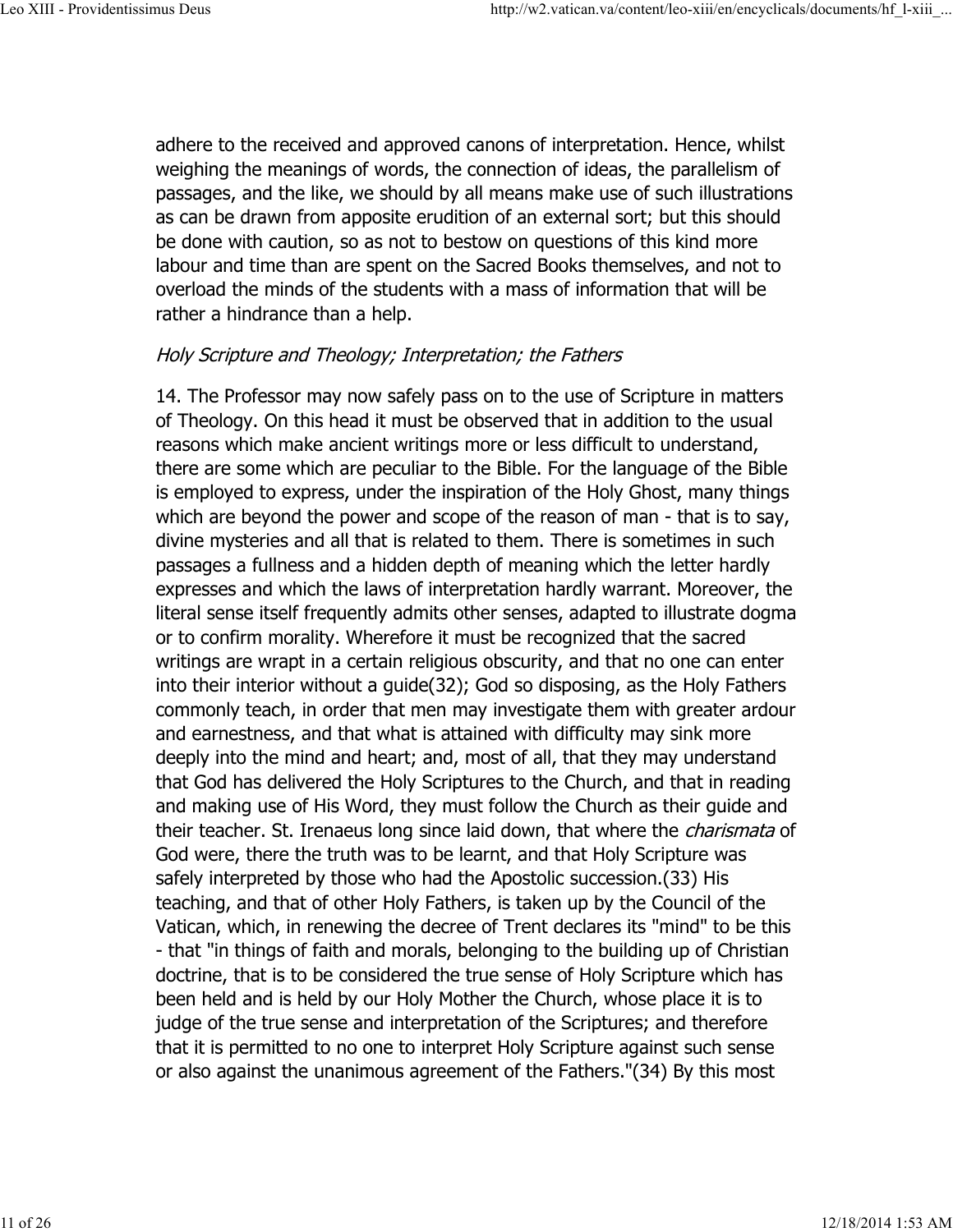wise decree the Church by no means prevents or restrains the pursuit of Biblical science, but rather protects it from error, and largely assists its real progress. A wide field is still left open to the private student, in which his hermeneutical skill may display itself with signal effect and to the advantage of the Church. On the one hand, in those passages of Holy Scripture which have not as yet received a certain and definitive interpretation, such labours may, in the benignant providence of God, prepare for and bring to maturity the judgment of the Church; on the other, in passages already defined, the private student may do work equally valuable, either by setting them forth more clearly to the flock and more skilfully to scholars, or by defending them more powerfully from hostile attack. Wherefore the first and dearest object of the Catholic commentator should be to interpret those passages which have received an authentic interpretation either from the sacred writers themselves, under the inspiration of the Holy Ghost (as in many places of the New Testament), or from the Church, under the assistance of the same Holy Spirit, whether by her solemn judgment or her ordinary and universal magisterium(35) - to interpret these passages in that identical sense, and to prove, by all the resources of science, that sound hermeneutical laws admit of no other interpretation. In the other passages, the analogy of faith should be followed, and Catholic doctrine, as authoritatively proposed by the Church, should be held as the supreme law; for, seeing that the same God is the author both of the Sacred Books and of the doctrine committed to the Church, it is clearly impossible that any teaching can by legitimate means be extracted from the former, which shall in any respect be at variance with the latter. Hence it follows that all interpretation is foolish and false which either makes the sacred writers disagree one with another, or is opposed to the doctrine of the Church. The Professor of Holy Scripture, therefore, amongst other recommendations, must be well acquainted with the whole circle of Theology and deeply read in the commentaries of the Holy Fathers and Doctors, and other interpreters of mark.(36) This is inculcated by St. Jerome, and still more frequently by St. Augustine, who thus justly complains: "If there is no branch of teaching, however humble and easy to learn, which does not require a master, what can be a greater sign of rashness and pride than to refuse to study the Books of the divine mysteries by the help of those who have interpreted them?"(37) The other Fathers have said the same, and have confirmed it by their example, for they "endeavoured to acquire the understanding of the Holy Scriptures not by their own lights and ideas, but from the writings and authority of the ancients, who in their turn, as we know, received the rule of interpretation in direct line from the Apostles."(38)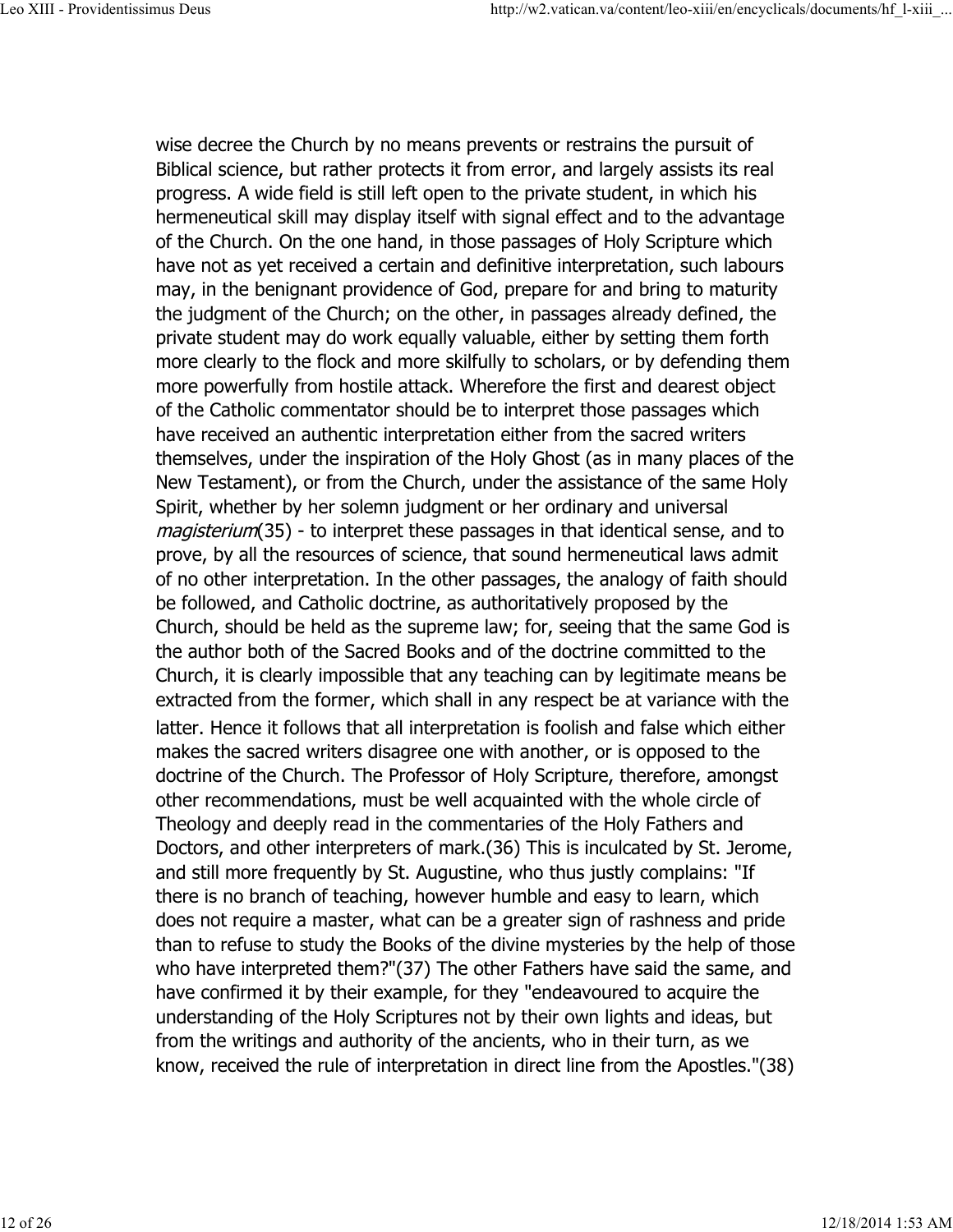The Holy Fathers "to whom, after the Apostles, the Church owes its growth who have planted, watered, built, governed, and cherished it,"(39) the Holy Fathers, We say, are of supreme authority, whenever they all interpret in one and the same manner any text of the Bible, as pertaining to the doctrine of faith or morals; for their unanimity clearly evinces that such interpretation has come down from the Apostles as a matter of Catholic faith. The opinion of the Fathers is also of very great weight when they treat of these matters in their capacity of doctors, unofficially; not only because they excel in their knowledge of revealed doctrine and in their acquaintance with many things which are useful in understanding the apostolic Books, but because they are men of eminent sanctity and of ardent zeal for the truth, on whom God has bestowed a more ample measure of His light. Wherefore the expositor should make it his duty to follow their footsteps with all reverence, and to use their labours with intelligent appreciation.

15. But he must not on that account consider that it is forbidden, when just cause exists, to push inquiry and exposition beyond what the Fathers have done; provided he carefully observes the rule so wisely laid down by St. Augustine-not to depart from the literal and obvious sense, except only where reason makes it untenable or necessity requires;(40) a rule to which it is the more necessary to adhere strictly in these times, when the thirst for novelty and unrestrained freedom of thought make the danger of error most real and proximate. Neither should those passages be neglected which the Fathers have understood in an allegorical or figurative sense, more especially when such interpretation is justified by the literal, and when it rests on the authority of many. For this method of interpretation has been received by the Church from the Apostles, and has been approved by her own practice, as the holy Liturgy attests; although it is true that the holy Fathers did not thereby pretend directly to demonstrate dogmas of faith, but used it as a means of promoting virtue and piety, such as, by their own experience, they knew to be most valuable. The authority of other Catholic interpreters is not so great; but the study of Scripture has always continued to advance in the Church, and, therefore, these commentaries also have their own honourable place, and are serviceable in many ways for the refutation of assailants and the explanation of difficulties. But it is most unbecoming to pass by, in ignorance or contempt, the excellent work which Catholics have left in abundance, and to have recourse to the works of non-Catholics - and to seek in them, to the detriment of sound doctrine and often to the peril of faith, the explanation of passages on which Catholics long ago have successfully employed their talent and their labour. For although the studies of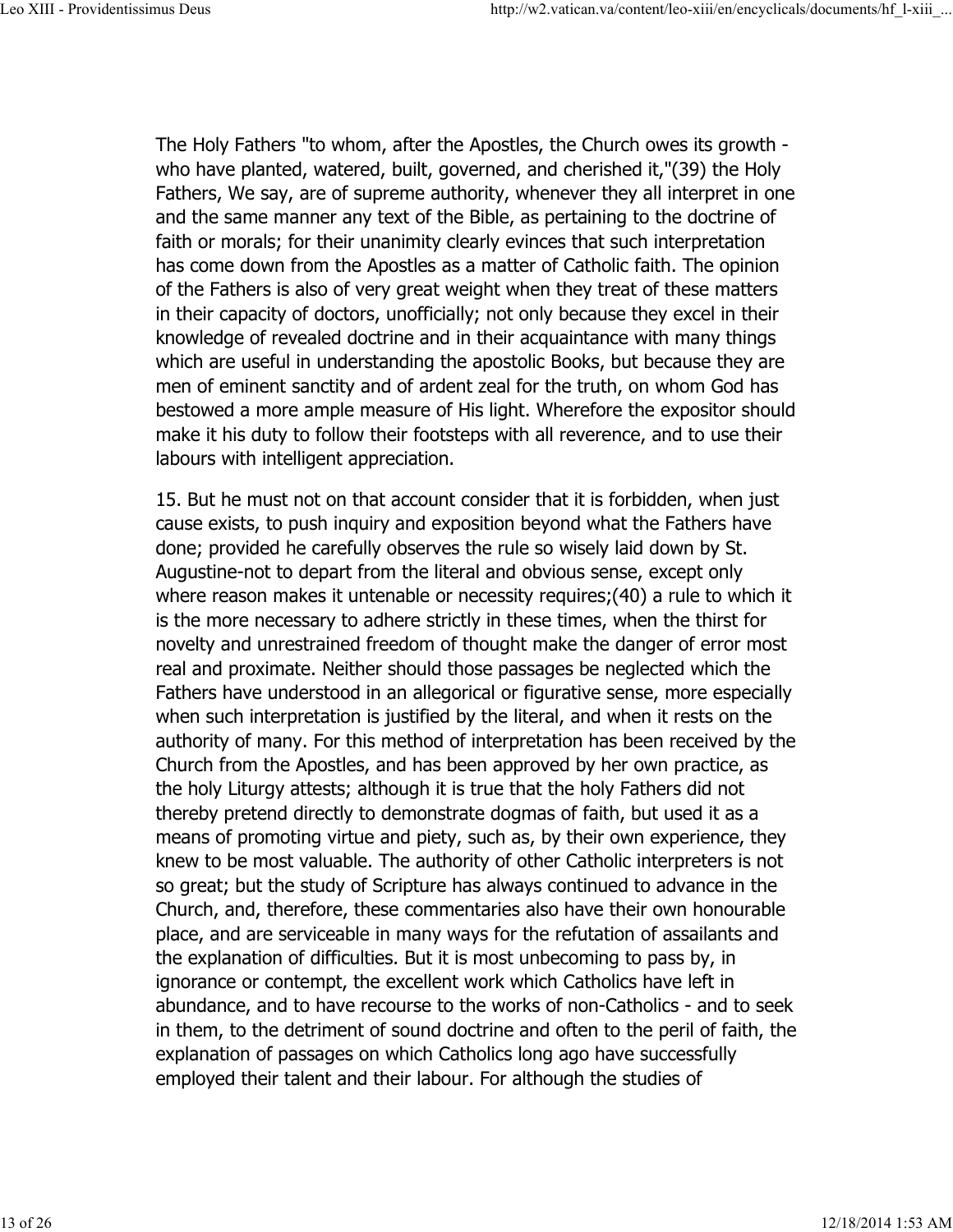non-Catholics, used with prudence, may sometimes be of use to the Catholic student, he should, nevertheless, bear well in mind-as the Fathers also teach in numerous passages(41) - that the sense of Holy Scripture can nowhere be found incorrupt outside of the Church, and cannot be expected to be found in writers who, being without the true faith, only gnaw the bark of the Sacred Scripture, and never attain its pith.

16. Most desirable is it, and most essential, that the whole teaching of Theology should be pervaded and animated by the use of the divine Word of God. This is what the Fathers and the greatest theologians of all ages have desired and reduced to practice. It was chiefly out of the Sacred Writings that they endeavoured to proclaim and establish the Articles of Faith and the truths therewith connected, and it was in them, together with divine Tradition, that they found the refutation of heretical error, and the reasonableness, the true meaning, and the mutual relation of the truths of Catholicism. Nor will any one wonder at this who considers that the Sacred Books hold such an eminent position among the sources of revelation that without their assiduous study and use, Theology cannot be placed on its true footing, or treated as its dignity demands. For although it is right and proper that students in academies and schools should be chiefly exercised in acquiring a scientific knowledge of dogma, by means of reasoning from the Articles of Faith to their consequences, according to the rules of approved and sound philosophy - nevertheless the judicious and instructed theologian will by no means pass by that method of doctrinal demonstration which draws its proof from the authority of the Bible; "for (Theology) does not receive her first principles from any other science, but immediately from God by revelation. And, therefore, she does not receive of other sciences as from a superior, but uses them as her inferiors or handmaids."(42) It is this view of doctrinal teaching which is laid down and recommended by the prince of theologians, St. Thomas of Aquin;(43) who, moreover, shows - such being the essential character of Christian Theology - how she can defend her own principles against attack: "If the adversary," he says, "do but grant any portion of the divine revelation, we have an argument against him; thus, against a heretic we can employ Scripture authority, and against those who deny one article, we can use another. But if our opponent reject divine revelation entirely, there is then no way left to prove the Article of Faith by reasoning; we can only solve the difficulties which are raised against them."(44)' Care must be taken, then, that beginners approach the study of the Bible well prepared and furnished; otherwise, just hopes will be frustrated, or, perchance, what is worse, they will unthinkingly risk the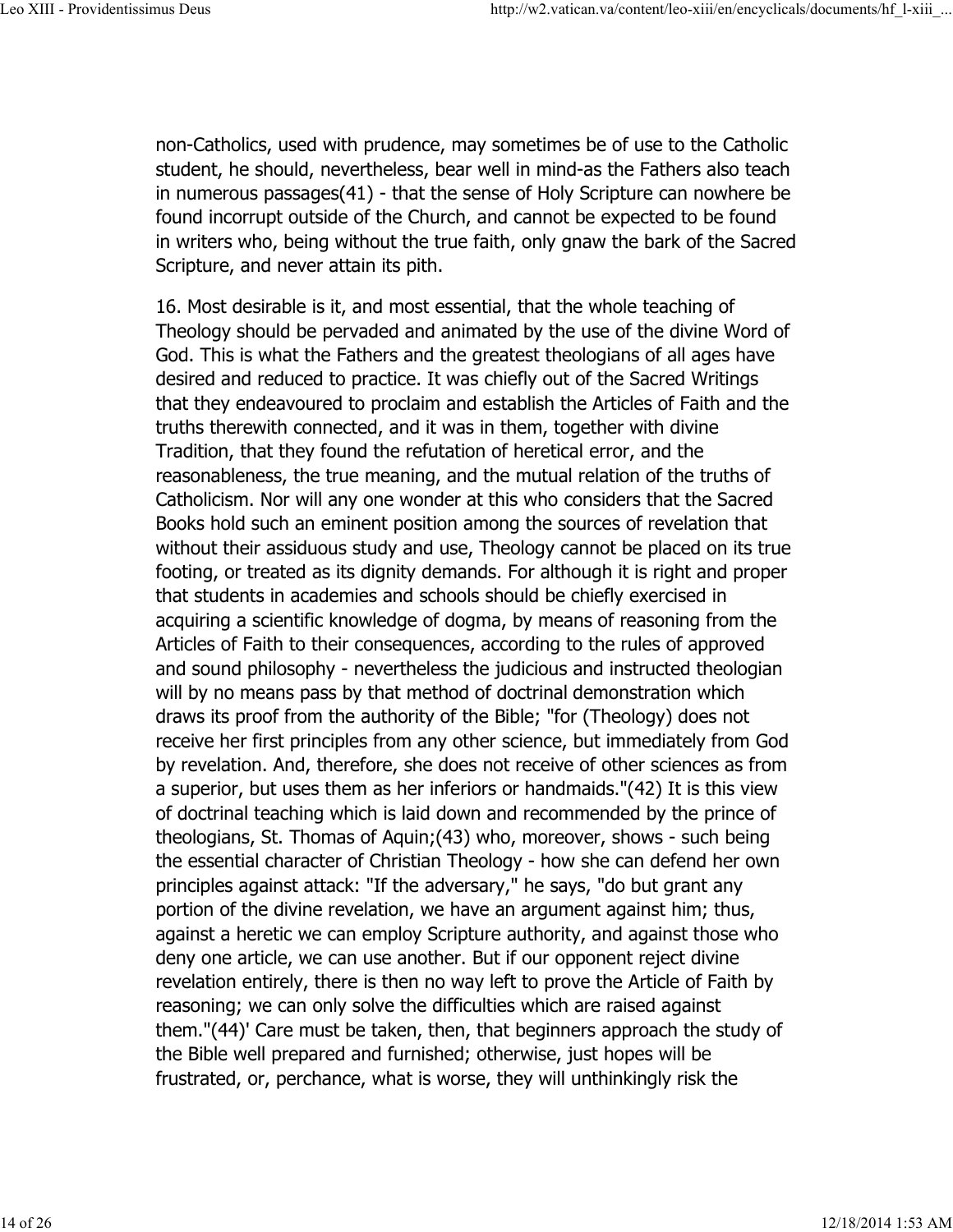danger of error, falling an easy prey to the sophisms and laboured erudition of the Rationalists. The best preparation will be a conscientious application to philosophy and theology under the guidance of St. Thomas of Aquin, and a thorough training therein - as We ourselves have elsewhere pointed out and directed. By this means, both in Biblical studies and in that part of Theology which is called positive, they will pursue the right path and make satisfactory progress.

## The Authority of Holy Scripture; Modern Criticism; Physical Science

17. To prove, to expound, to illustrate Catholic Doctrine by the legitimate and skilful interpretation of the Bible, is much; but there is a second part of the subject of equal importance and equal difficulty - the maintenance in the strongest possible way of its full authority. This cannot be done completely or satisfactorily except by means of the living and proper *magisterium* of the Church. The Church, "by reason of her wonderful propagation, her distinguished sanctity and inexhaustible fecundity in good, her Catholic unity, and her unshaken stability, is herself a great and perpetual motive of credibility, and an unassailable testimony to her own Divine mission."(45) But since the divine and infallible *magisterium* of the Church rests also on the authority of Holy Scripture, the first thing to be done is to vindicate the trustworthiness of the sacred records at least as human documents, from which can be clearly proved, as from primitive and authentic testimony, the Divinity and the mission of Christ our Lord, the institution of a hierarchical Church and the primacy of Peter and his successors. It is most desirable, therefore, that there should be numerous members of the clergy well prepared to enter upon a contest of this nature, and to repulse hostile assaults, chiefly trusting in that armour of God recommended by the Apostle,(46) but also not unaccustomed to modern methods of attack. This is beautifully alluded to by St. John Chrysostom, when describing the duties of priests: "We must use every endeavour that the 'Word of God may dwell in us abundantly'(47) and not merely for one kind of fight must we be prepared-for the contest is many-sided and the enemy is of every sort; and they do not all use the same weapons nor make their onset in the same way. Wherefore it is needful that the man who has to contend against all should be acquainted with the engines and the arts of all-that he should be at once archer and slinger, commandant and officer, general and private soldier, foot-soldier and horseman, skilled in sea-fight and in siege; for unless he knows every trick and turn of war, the devil is well able, if only a single door be left open, to get in his fierce bands and carry off the sheep."(48) The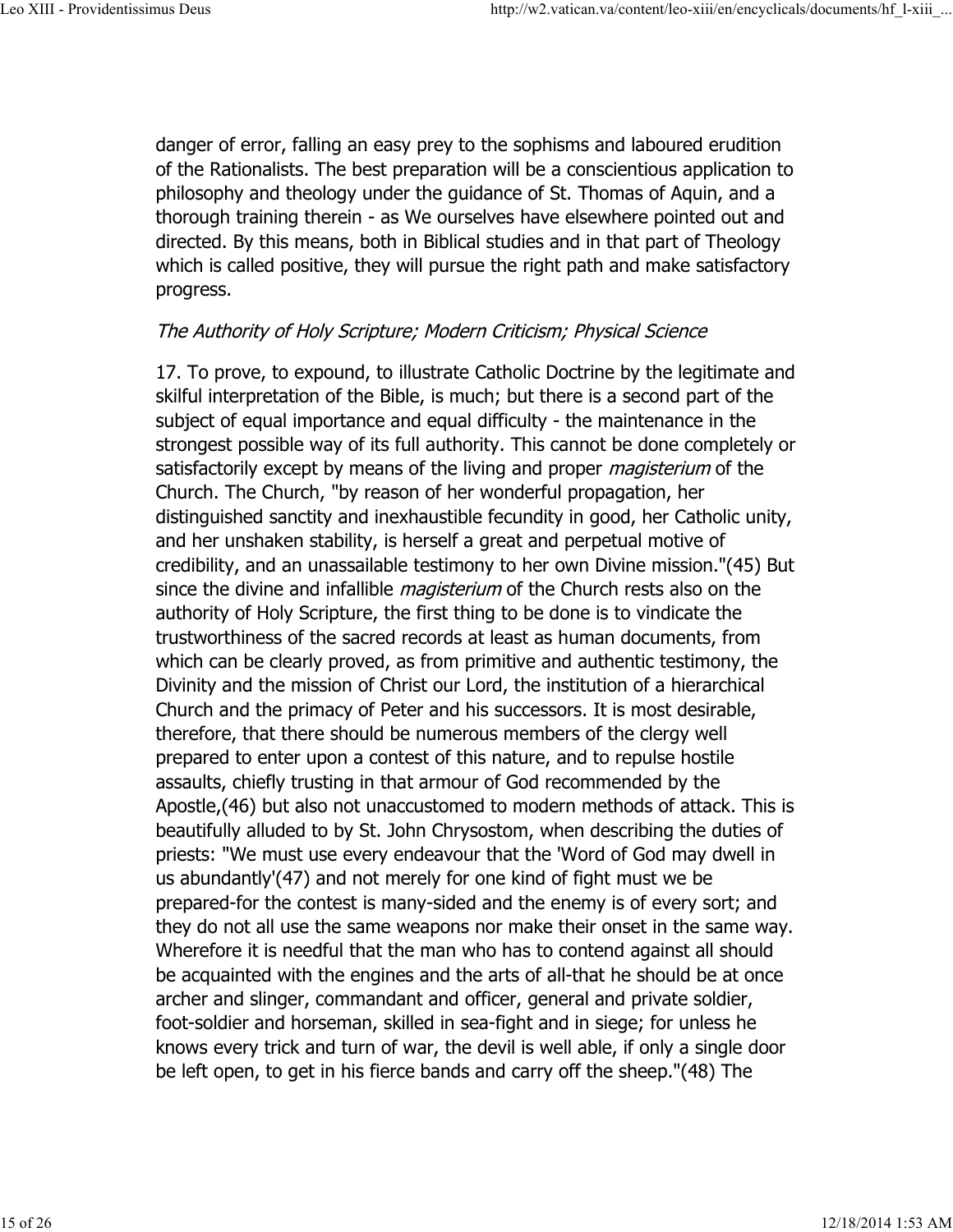sophisms of the enemy and his manifold arts of attack we have already touched upon. Let us now say a word of advice on the means of defence. The first means is the study of the Oriental languages and of the art of criticism. These two acquirements are in these days held in high estimation, and therefore the clergy, by making themselves more or less fully acquainted with them as time and place may demand, will the better be able to discharge their office with becoming credit; for they must make themselves "all to all,"(49) always "ready to satisfy every one that asketh them a reason for the hope that is in them."(50) Hence it is most proper that Professors of Sacred Scripture and theologians should master those tongues in which the sacred Books were originally written; and it would be well that Church students also should cultivate them, more especially those who aspire to academic degrees. And endeavours should be made to establish in all academic institutions - as has already been laudably done in many - chairs of the other ancient languages, especially the Semitic, and of subjects connected therewith, for the benefit principally of those who are intended to profess sacred literature. These latter, with a similar object in view, should make themselves well and thoroughly acquainted with the art of true criticism. There has arisen, to the great detriment of religion, an inept method, dignified by the name of the "higher criticism," which pretends to judge of the origin, integrity and authority of each Book from internal indications alone. It is clear, on the other hand, that in historical questions, such as the origin and the handing down of writings, the witness of history is of primary importance, and that historical investigation should be made with the utmost care; and that in this matter internal evidence is seldom of great value, except as confirmation. To look upon it in any other light will be to open the door to many evil consequences. It will make the enemies of religion much more bold and confident in attacking and mangling the Sacred Books; and this vaunted "higher criticism" will resolve itself into the reflection of the bias and the prejudice of the critics. It will not throw on the Scripture the light which is sought, or prove of any advantage to doctrine; it will only give rise to disagreement and dissension, those sure notes of error, which the critics in question so plentifully exhibit in their own persons; and seeing that most of them are tainted with false philosophy and rationalism, it must lead to the elimination from the sacred writings of all prophecy and miracle, and of everything else that is outside the natural order.

18. In the second place, we have to contend against those who, making an evil use of physical science, minutely scrutinize the Sacred Book in order to detect the writers in a mistake, and to take occasion to vilify its contents.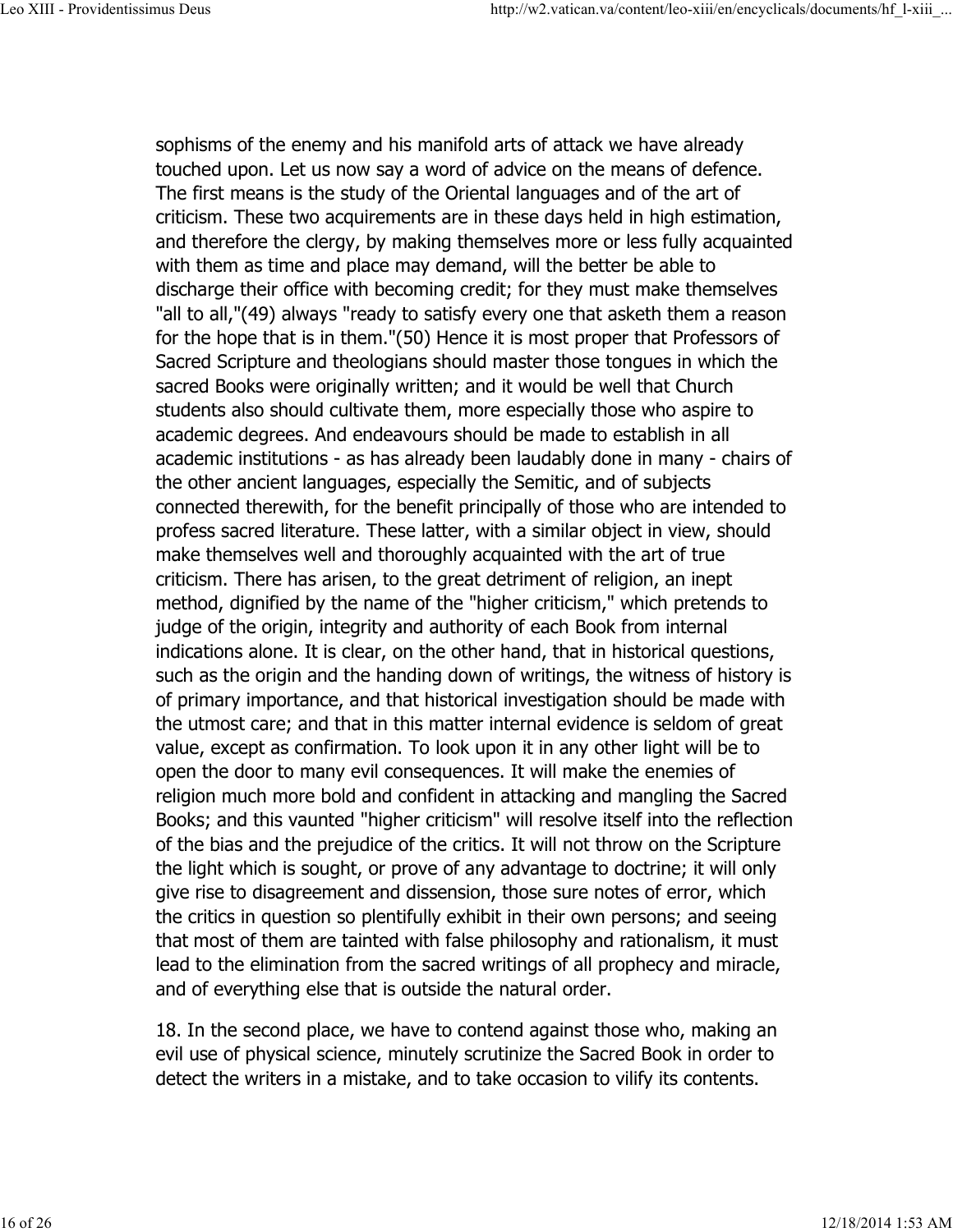Attacks of this kind, bearing as they do on matters of sensible experience, are peculiarly dangerous to the masses, and also to the young who are beginning their literary studies; for the young, if they lose their reverence for the Holy Scripture on one or more points, are easily led to give up believing in it altogether. It need not be pointed out how the nature of science, just as it is so admirably adapted to show forth the glory of the Great Creator, provided it be taught as it should be, so if it be perversely imparted to the youthful intelligence, it may prove most fatal in destroying the principles of true philosophy and in the corruption of morality. Hence to the Professor of Sacred Scripture a knowledge of natural science will be of very great assistance in detecting such attacks on the Sacred Books, and in refuting them. There can never, indeed, be any real discrepancy between the theologian and the physicist, as long as each confines himself within his own lines, and both are careful, as St. Augustine warns us, "not to make rash assertions, or to assert what is not known as known."(51) If dissension should arise between them, here is the rule also laid down by St. Augustine, for the theologian: "Whatever they can really demonstrate to be true of physical nature, we must show to be capable of reconciliation with our Scriptures; and whatever they assert in their treatises which is contrary to these Scriptures of ours, that is to Catholic faith, we must either prove it as well as we can to be entirely false, or at all events we must, without the smallest hesitation, believe it to be so."(52) To understand how just is the rule here formulated we must remember, first, that the sacred writers, or to speak more accurately, the Holy Ghost "Who spoke by them, did not intend to teach men these things (that is to say, the essential nature of the things of the visible universe), things in no way profitable unto salvation."(53) Hence they did not seek to penetrate the secrets of nature, but rather described and dealt with things in more or less figurative language, or in terms which were commonly used at the time, and which in many instances are in daily use at this day, even by the most eminent men of science. Ordinary speech primarily and properly describes what comes under the senses; and somewhat in the same way the sacred writers-as the Angelic Doctor also reminds us - `went by what sensibly appeared,"(54) or put down what God, speaking to men, signified, in the way men could understand and were accustomed to.

19. The unshrinking defence of the Holy Scripture, however, does not require that we should equally uphold all the opinions which each of the Fathers or the more recent interpreters have put forth in explaining it; for it may be that, in commenting on passages where physical matters occur, they have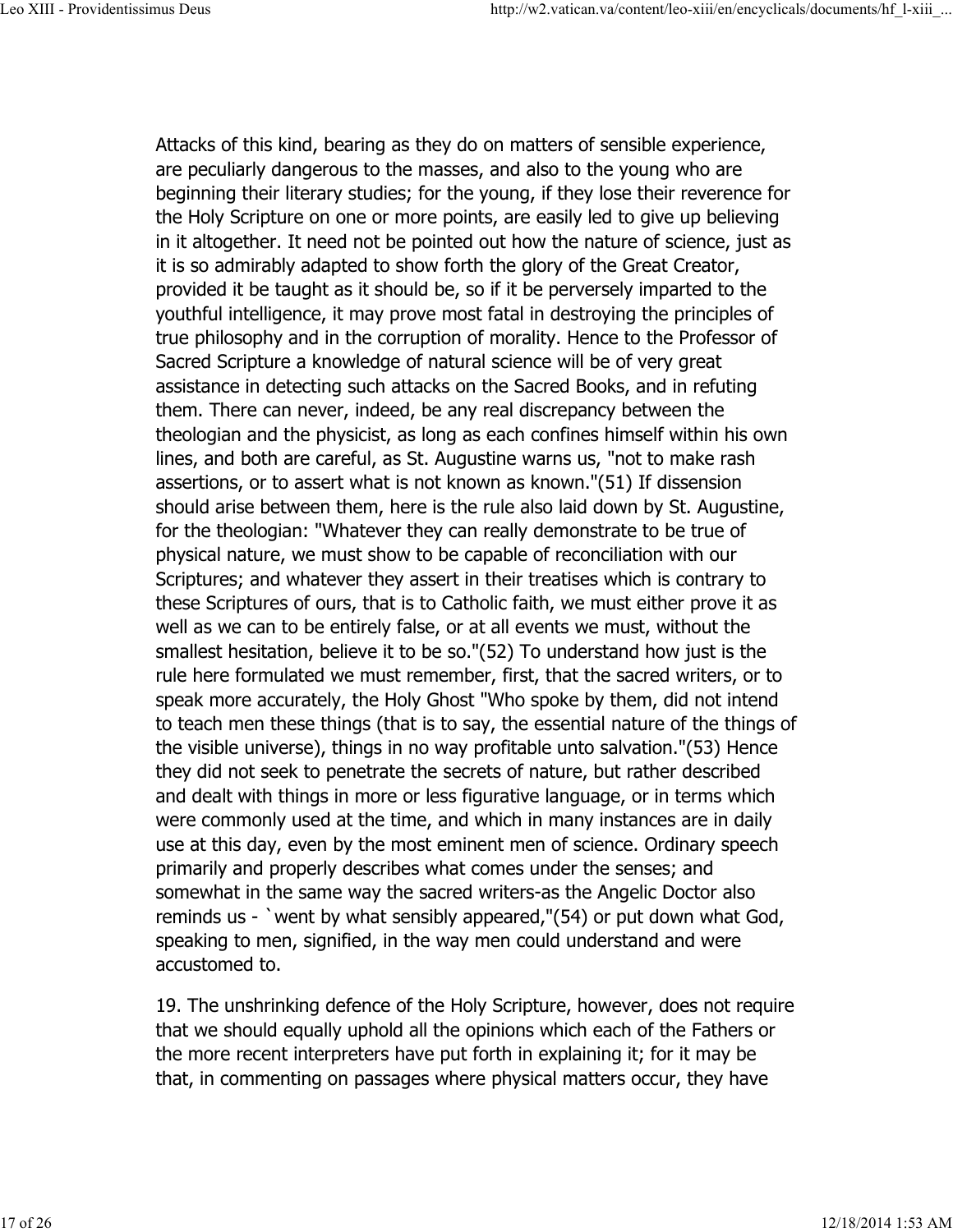sometimes expressed the ideas of their own times, and thus made statements which in these days have been abandoned as incorrect. Hence, in their interpretations, we must carefully note what they lay down as belonging to faith, or as intimately connected with faith-what they are unanimous in. For "in those things which do not come under the obligation of faith, the Saints were at liberty to hold divergent opinions, just as we ourselves are,"(55) according to the saying of St. Thomas. And in another place he says most admirably: "When philosophers are agreed upon a point, and it is not contrary to our faith, it is safer, in my opinion, neither to lay down such a point as a dogma of faith, even though it is perhaps so presented by the philosophers, nor to reject it as against faith, lest we thus give to the wise of this world an occasion of despising our faith."(56) The Catholic interpreter, although he should show that those facts of natural science which investigators affirm to be now quite certain are not contrary to the Scripture rightly explained, must nevertheless always bear in mind, that much which has been held and proved as certain has afterwards been called in question and rejected. And if writers on physics travel outside the boundaries of their own branch, and carry their erroneous teaching into the domain of philosophy, let them be handed over to philosophers for

## Inspiration Incompatible with Error

20. The principles here laid down will apply cognate sciences, and especially to History. It is a lamentable fact that there are many who with great labour carry out and publish investigations on the monuments of antiquity, the manners and institutions of nations and other illustrative subjects, and whose chief purpose in all this is too often to find mistakes in the sacred writings and so to shake and weaken their authority. Some of these writers display not only extreme hostility, but the greatest unfairness; in their eyes a profane book or ancient document is accepted without hesitation, whilst the Scripture, if they only find in it a suspicion of error, is set down with the slightest possible discussion as quite untrustworthy. It is true, no doubt, that copyists have made mistakes in the text of the Bible; this question, when it arises, should be carefully considered on its merits, and the fact not too easily admitted, but only in those passages where the proof is clear. It may also happen that the sense of a passage remains ambiguous, and in this case good hermeneutical methods will greatly assist in clearing up the obscurity. But it is absolutely wrong and forbidden, either to narrow inspiration to certain parts only of Holy Scripture, or to admit that the sacred writer has erred. For the system of those who, in order to rid themselves of these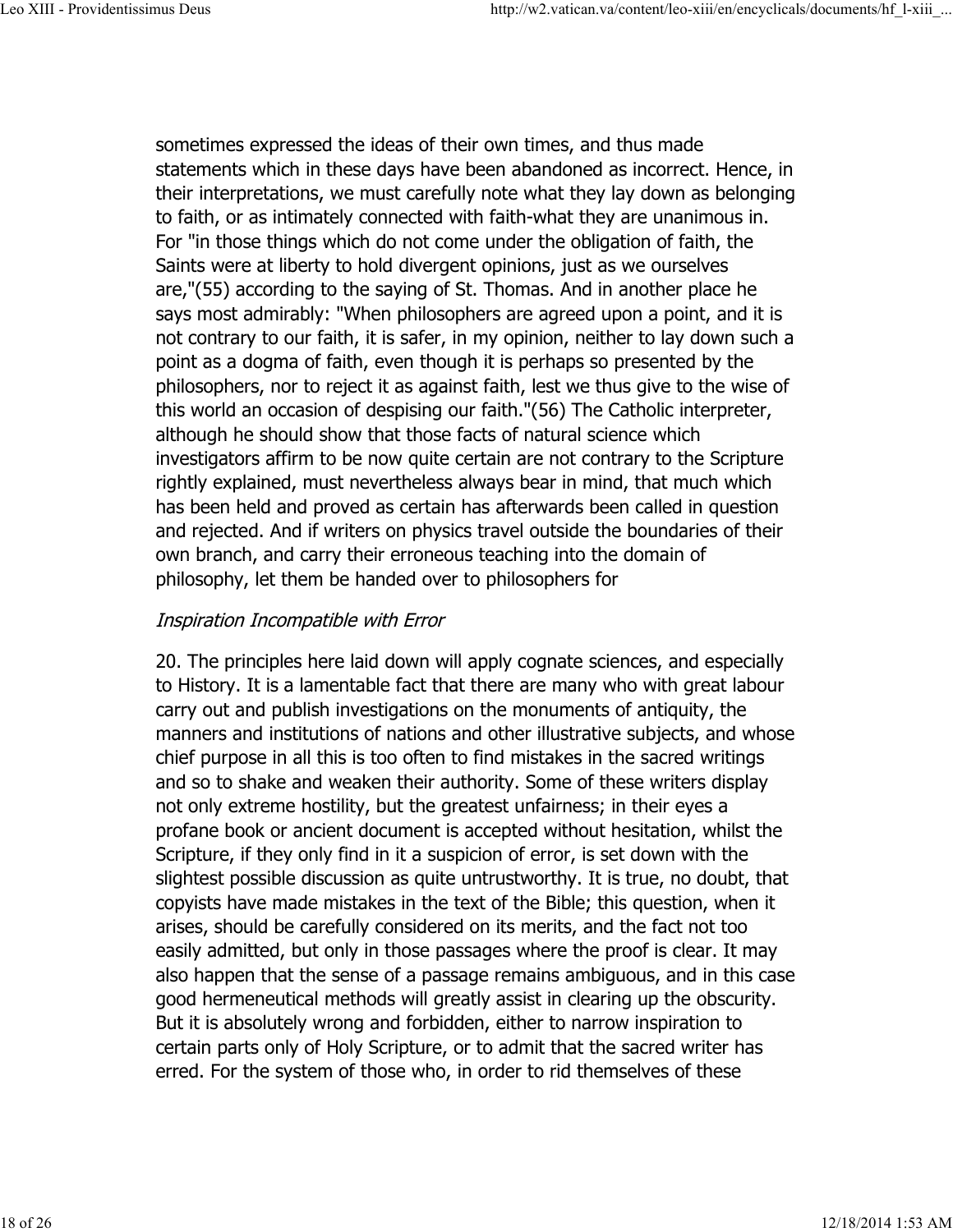difficulties, do not hesitate to concede that divine inspiration regards the things of faith and morals, and nothing beyond, because (as they wrongly think) in a question of the truth or falsehood of a passage, we should consider not so much what God has said as the reason and purpose which He had in mind in saying it-this system cannot be tolerated. For all the books which the Church receives as sacred and canonical, are written wholly and entirely, with all their parts, at the dictation of the Holy Ghost; and so far is it from being possible that any error can co-exist with inspiration, that inspiration not only is essentially incompatible with error, but excludes and rejects it as absolutely and necessarily as it is impossible that God Himself, the supreme Truth, can utter that which is not true. This is the ancient and unchanging faith of the Church, solemnly defined in the Councils of Florence and of Trent, and finally confirmed and more expressly formulated by the Council of the Vatican. These are the words of the last: "The Books of the Old and New Testament, whole and entire, with all their parts, as enumerated in the decree of the same Council (Trent) and in the ancient Latin Vulgate, are to be received as sacred and canonical. And the Church holds them as sacred and canonical, not because, having been composed by human industry, they were afterwards approved by her authority; nor only because they contain revelation without error; but because, having been written under the inspiration of the Holy Ghost, they have God for their author."(57) Hence, because the Holy Ghost employed men as His instruments, we cannot therefore say that it was these inspired instruments who, perchance, have fallen into error, and not the primary author. For, by supernatural power, He so moved and impelled them to write-He was so present to them-that the things which He ordered, and those only, they, first, rightly understood, then willed faithfully to write down, and finally expressed in apt words and with infallible truth. Otherwise, it could not be said that He was the Author of the entire Scripture. Such has always been the persuasion of the Fathers. "Therefore," says St. Augustine, "since they wrote the things which He showed and uttered to them, it cannot be pretended that He is not the writer; for His members executed what their Head dictated."(58) And St. Gregory the Great thus pronounces: "Most superfluous it is to inquire who wrote these things-we loyally believe the Holy Ghost to be the Author of the book. He wrote it Who dictated it for writing; He wrote it Who inspired its execution. "(59)

21. It follows that those who maintain that an error is possible in any genuine passage of the sacred writings, either pervert the Catholic notion of inspiration, or make God the author of such error. And so emphatically were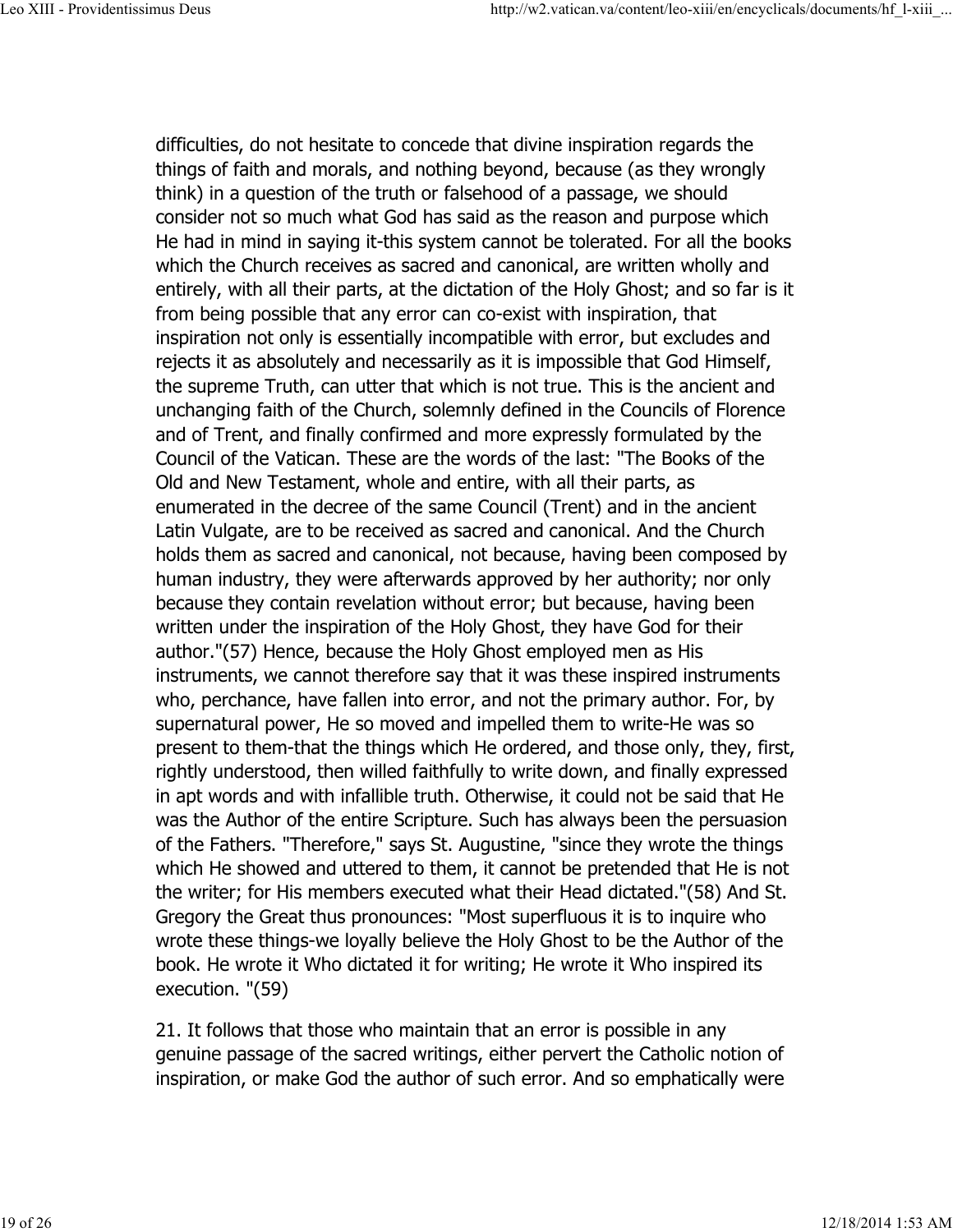all the Fathers and Doctors agreed that the divine writings, as left by the hagiographers, are free from all error, that they laboured earnestly, with no less skill than reverence, to reconcile with each other those numerous passages which seem at variance - the very passages which in great measure have been taken up by the "higher criticism;" for they were unanimous in laying it down, that those writings, in their entirety and in all their parts were equally from the *afflatus* of Almighty God, and that God, speaking by the sacred writers, could not set down anything but what was true. The words of St. Augustine to St. Jerome may sum up what they taught: "On my part I confess to your charity that it is only to those Books of Scripture which are now called canonical that I have learned to pay such honour and reverence as to believe most firmly that none of their writers has fallen into any error. And if in these Books I meet anything which seems contrary to truth, I shall not hesitate to conclude either that the text is faulty, or that the translator has not expressed the meaning of the passage, or that I myself do not understand."(60)

22. But to undertake fully and perfectly, and with all the weapons of the best science, the defence of the Holy Bible is far more than can be looked for from the exertions of commentators and theologians alone. It is an enterprise in which we have a right to expect the co-operation of all those Catholics who have acquired reputation in any branch of learning whatever. As in the past, so at the present time, the Church is never without the graceful support of her accomplished children; may their services to the Faith grow and increase! For there is nothing which We believe to be more needful than that truth should find defenders more powerful and more numerous than the enemies it has to face; nor is there anything which is better calculated to impress the masses with respect for truth than to see it boldly proclaimed by learned and distinguished men. Moreover, the bitter tongues of objectors will be silenced, or at least they will not dare to insist so shamelessly that faith is the enemy of science, when they see that scientific men of eminence in their profession show towards faith the most marked honour and respect. Seeing, then, that those can do so much for the advantage of religion on whom the goodness of Almighty God has bestowed, together with the grace of the faith, great natural talent, let such men, in this bitter conflict of which the Holy Scripture is the object, select each of them the branch of study most suitable to his circumstances, and endeavour to excel therein, and thus be prepared to repulse with credit and distinction the assaults on the Word of God. And it is Our pleasing duty to give deserved praise to a work which certain Catholics have taken up-that is to say, the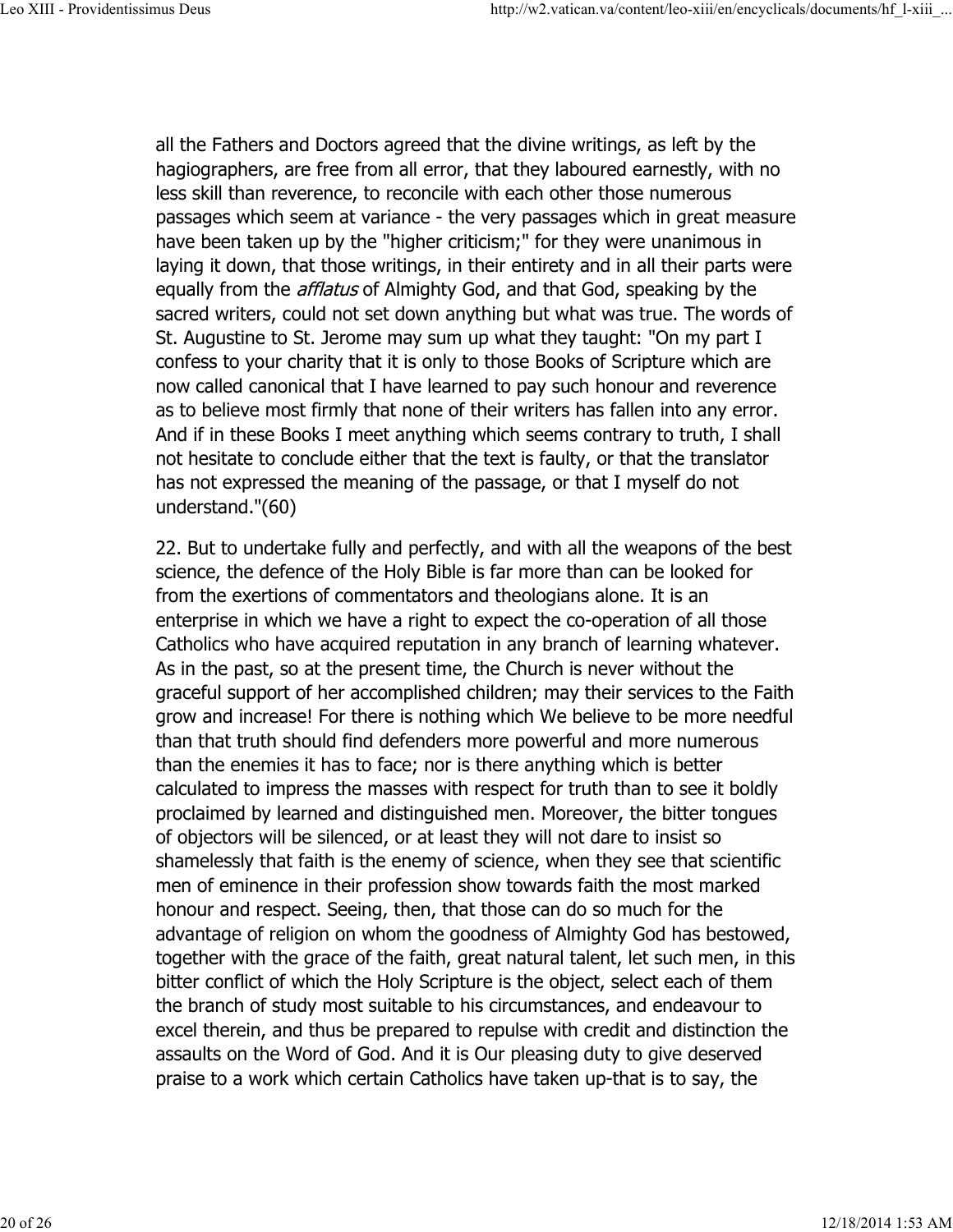formation of societies and the contribution of considerable sums of money, for the purpose of supplying studious and learned men with every kind of help and assistance in carrying out complete studies. Truly an excellent fashion of investing money, and well-suited to the times in which we live! The less hope of public patronage there is for Catholic study, the more ready and the more abundant should be the liberality of private persons-those to whom God has given riches thus willingly making use of their means to safeguard the treasure of His revealed doctrine.

#### **Summary**

23. In order that all these endeavours and exertions may really prove advantageous to the cause of the Bible, let scholars keep steadfastly to the principles which We have in this Letter laid down. Let them loyally hold that God, the Creator and Ruler of all things, is also the Author of the Scriptures and that therefore nothing can be proved either by physical science or archaeology which can really contradict the Scriptures. If, then, apparent contradiction be met with, every effort should be made to remove it. Judicious theologians and commentators should be consulted as to what is the true or most probable meaning of the passage in discussion, and the hostile arguments should be carefully weighed. Even if the difficulty is after all not cleared up and the discrepancy seems to remain, the contest must not be abandoned; truth cannot contradict truth, and we may be sure that some mistake has been made either in the interpretation of the sacred words, or in the polemical discussion itself; and if no such mistake can be detected, we must then suspend judgment for the time being. There have been objections without number perseveringly directed against the Scripture for many a long year, which have been proved to be futile and are now never heard of; and not unfrequently interpretations have been placed on certain passages of Scripture (not belonging to the rule of faith or morals) which have been rectified by more careful investigations. As time goes on, mistaken views die and disappear; but "truth remaineth and groweth stronger for ever and ever."(61) Wherefore, as no one should be so presumptuous as to think that he understands the whole of the Scripture, in which St. Augustine himself confessed that there was more that he did not know, than that he knew,(62) so, if he should come upon anything that seems incapable of solution, he must take to heart the cautious rule of the same holy Doctor: "It is better even to be oppressed by unknown but useful signs, than to interpret them uselessly and thus to throw off the yoke only to be caught in the trap of error. "(63)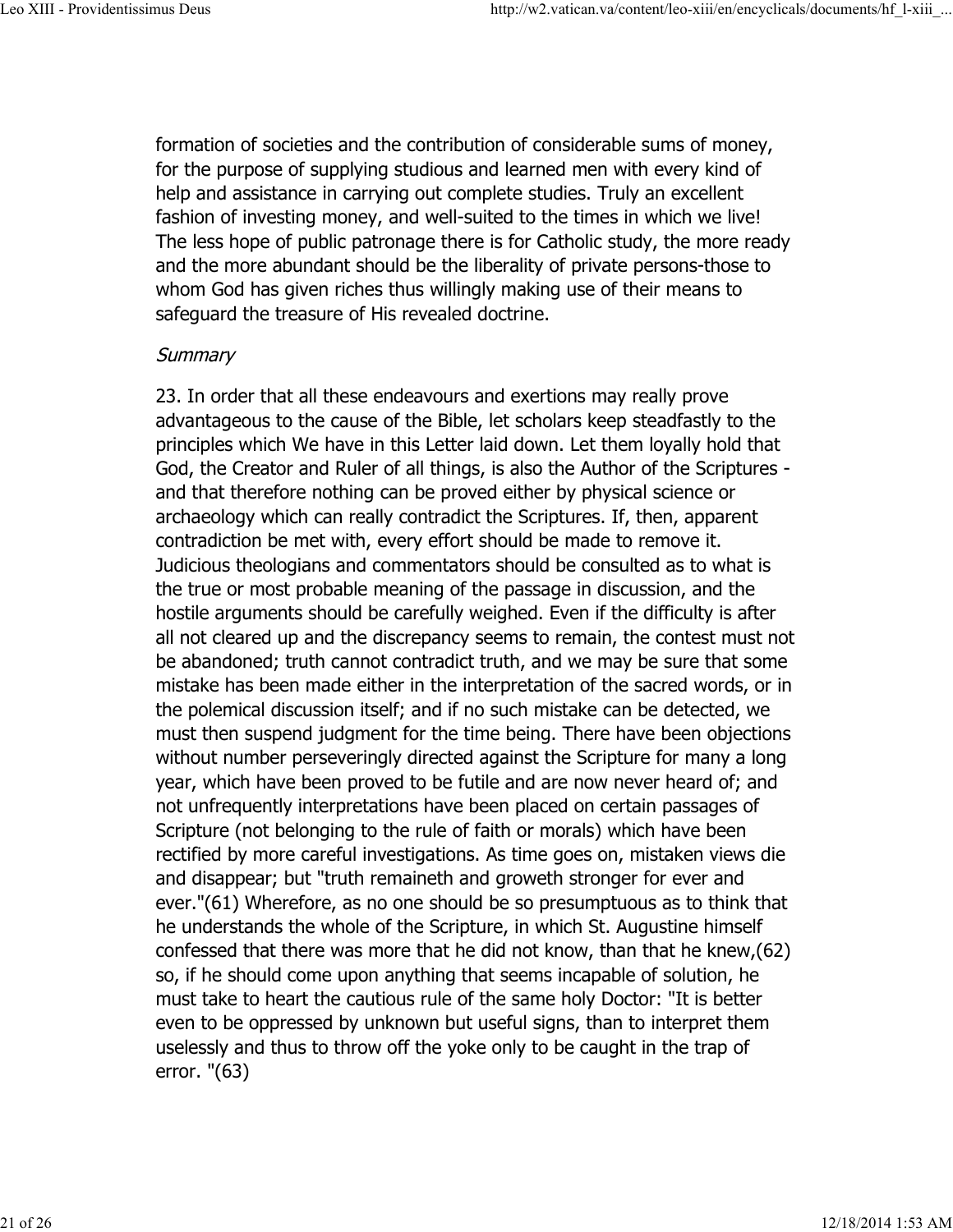24. Such, Venerable Brethren, are the admonitions and the instructions which, by the help of God, We have thought it well, at the present moment, to offer to you on the study of Holy Scripture. It will now be your province to see that what we have said be observed and put in practice with all due reverence and exactness; that so, we may prove our gratitude to God for the communication to man of the Words of his Wisdom, and that all the good results so much to be desired may be realized, especially as they affect the training of the students of the Church, which is our own great solicitude and the Church's hope. Exert yourselves with willing alacrity, and use your authority and your persuasion in order that these studies may be held in just regard and may flourish, in Seminaries and in the educational Institutions which are under your jurisdiction. Let them flourish in completeness and in happy success, under the direction of the Church, in accordance with the salutary teaching and example of the Holy Fathers and the laudable traditions of antiquity; and, as time goes on, let them be widened and extended as the interests and glory of truth may require - the interest of that Catholic Truth which comes from above, the never-failing source of man's salvation. Finally, We admonish with paternal love all students and ministers of the Church always to approach the Sacred Writings with reverence and piety; for it is impossible to attain to the profitable understanding thereof unless the arrogance of "earthly" science be laid aside, and there be excited in the heart the holy desire for that wisdom "which is from above." In this way the intelligence which is once admitted to these sacred studies, and thereby illuminated and strengthened, will acquire a marvellous facility in detecting and avoiding the fallacies of human science, and in gathering and using for eternal salvation all that is valuable and precious; whilst at the same time the heart will grow warm, and will strive with ardent longing to advance in virtue and in divine love. "Blessed are they who examine His testimonies; they shall seek Him with their whole heart. "(64)

25. And now, filled with hope in the divine assistance, and trusting to your pastoral solicitude - as a pledge of heavenly grace and a sign of Out special goodwill - to you all, and to the Clergy and the whole flock entrusted to you, We lovingly impart in Our Lord the Apostolic Benediction.

Given at St. Peter's, at Rome, the 18th day of November, 1893, the eighteenth year of Our Pontificate.

## **LEO XIII**

## REFERENCES: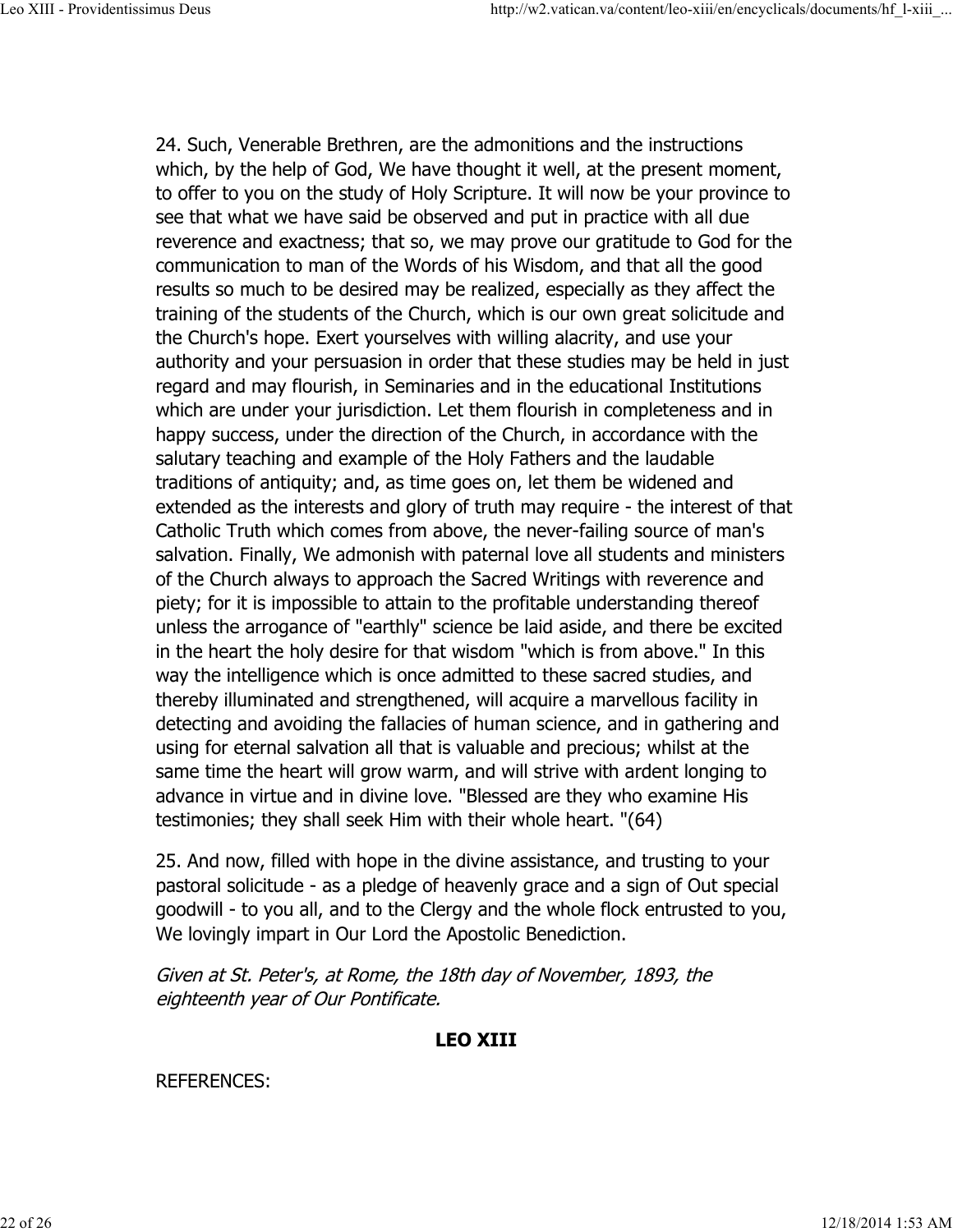1. Conc. Vac. sess. iii. cap. ii. de revel. 2. Ibid. 3. S. Aug. de civ. dei xi., 3. 4. S. Clem. Rom. I ad. Cor. 45; S. Polycarp. ad Phil. 7; S. Iren. c haer. ii. 28, 2. 5. S. Chrys. in Gen. hom. 2, 2; S. Aug. in Ps. xxx., serm., 2, I; S. Greg. M. ad Theod. *ep*. iv., 31. 6. 2 Tim. iii., 16-17. 7. S. Aug. *de util. cred.* xiv. 32. 8. Act xiv., 3. 9. St. Hieron. de stud. Script. ad. Paulin. ep. liii. 3. 10. In Isiam Prol. 11. *In Isaiam* liv., 12. 12. 1 Thess. i., 5. 13. Jerem. xxiii., 29. 14. Hebr. iv., 12. 15. De doctr. Chr. iv., 6, 7. 16. S. Chrys. in *Gen. Hom.* xxi., 2; Hom. lx., 3; S. Aug. *de Disc. Christ.*, ii. 17. S. Athan. *ep. fest*. xxxix. 18. S. Aug. serm. xxvi., 24; S. Ambr. *in Ps*. cxviii., *serm*. xix, 2. 19. S. Hier. de vita cleric. ad Nepot. 20. S. Greg. M., *Regul. past.* ii., II (al. 22); Moral. xviii., 26 (a1.14). 21. S. Aug. *serm*. clxxix., I. 22. S. Greg. M. Regul. past., iii., 24 (al. 48).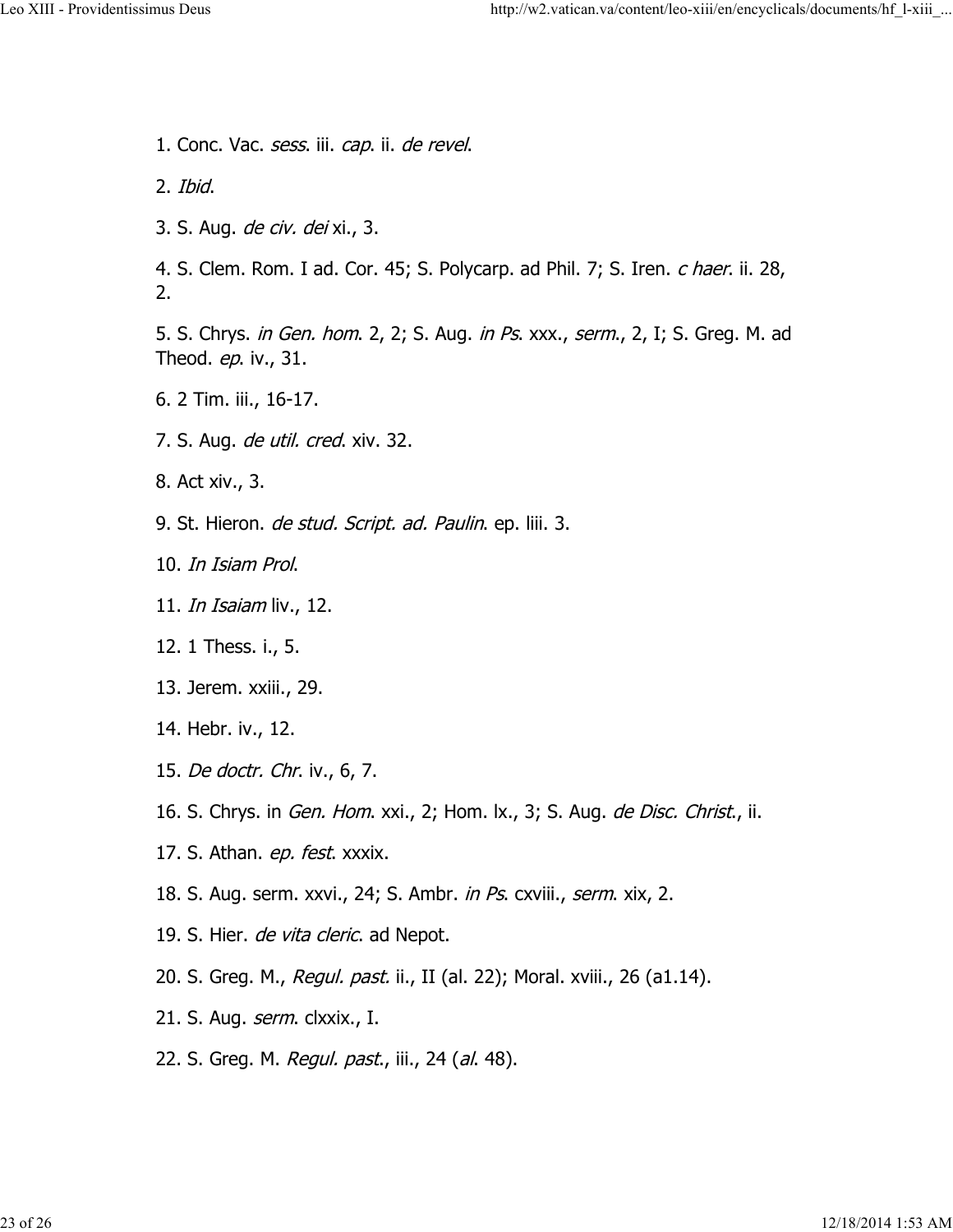- 23. 1 Tim. iv., 16.
- 24. S. Hier. in Mic. i., 10.
- 25. Conc. Trid. *sess.* v. *decret. de reform*, I.
- 26. Ibid. 1-2.
- 27. See the *Collect on his feast*, September 30.
- 28. I Tim. vi., 20.
- 29. Sess. iv., decr. de edit. et usu sacr. libror.
- 30. De doctr. chr. iii., 4.
- 31. Ad Pammachium.
- 32. S. Hier. ad Paulin. *de studio Script. ep.* liii., 4.
- 33. C. haer. iv., 26, 5.

34. Sess. iii., cap. ii., de revel.; cf. Conc. Trid, sess. iv. *decret de edit. et usu* sacr. libror.

- 35. Conc. Vat. *sess*. iii., cap. ii., *de fide*.
- 36. Ibid. 6, 7.
- 37. Ad Honorat. de util. cred. xvii., 35.
- 38. Rufinus *Hist eccl*. ii., 9.
- 39. S. Aug. c. Julian. ii, 10, 37.
- 40. De Gen. ad litt. I, viii., c. 7, 13.

41. Cfr. Clem. Alex. *Strom*. vii., 16; Orig. *de princ*. iv., 8; *in Levit. hom.* 4, 8; Tertull. de praescr. 15, seqq.; S. Hilar. Pict. in Matth. 13, I.

- 42. S. Greg. M. *Moral* xx., 9 (al. II).
- 43. *Summ. theol.* p. i., q. i., a. 5 ad 2.
- 44. Ibid. a. 8.